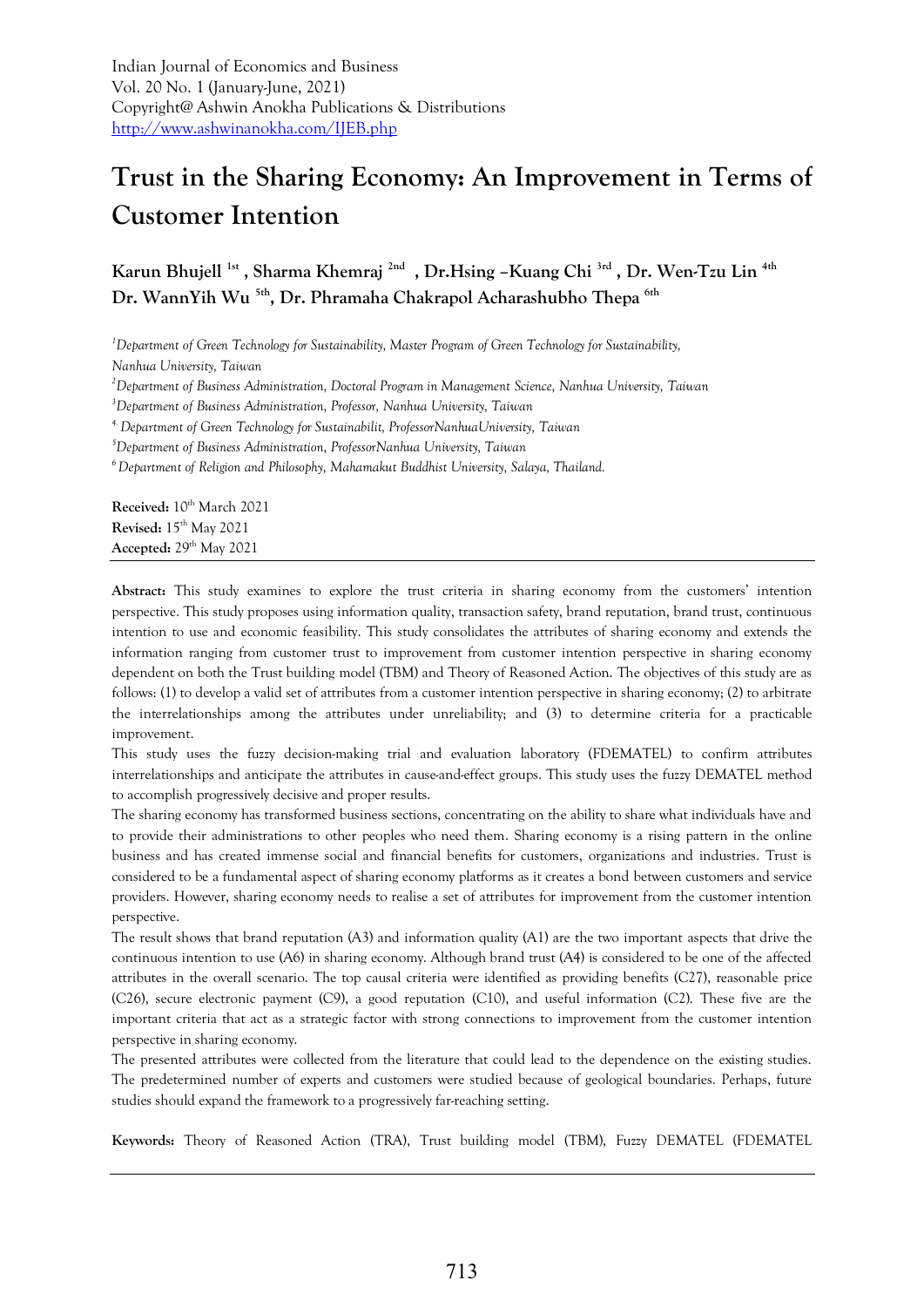#### **1. Introduction**

The sharing economy has the potential to undermine innovation and pose a threat to traditional businesses. The sharing economy has transformed business sections, concentrating on the ability to share what individuals have and to provide their administrations to other peoples who need them (Xu 2020; Yang et al., 2019). The estimated size of the sharing economy in India in the next five years is expected to 19.25 billion U.S dollars (E&Y India). It is difficult to implement sharing economy in India because trust between the customers utilizing the services and service providers is not high (Govindan et al., 2020). Sharing economy is a rising pattern in the online business and has created immense social and financial benefits for customers, organizations and industries (Geissinger et al., 2019). The sharing economy has transformed the pattern of usage from purchasing tosharing resources, by allowing proficient and feasible usage of underutilized resources (Munoz and Cohen, 2017). However, trust in sharing economy platforms is challenging to framebecause of the absence of interaction between business integers and customers (Kong et al., 2019; Cheung and To, 2017). To develop trust among the customers, sharing economy platform encourage customers to participate with strangers (Richardson, 2015). Within the sharing economy platform, trust is moderately low because of the absence of customary brand showcasing procedure (Cheng et al., 2019). Hence, trust is considered to be a fundamental aspectof sharing economy platforms as it creates a bond betweencustomers and service providers (Ert et al., 2016).

Still, sharing economy needs to realise a set of attributes for improvement from the customer intention perspective and the prosperity of society depends on a strong economic foundation (Nghia, 2021). Prior studies have emphasized customers perceptions and behaviour in the sharing economy platforms and discussed that trust is a vital factor facilitating customerswillingness to engage in the online platform (Hajli, Wang, Tajvidi, &Hajli, 2017; Hsu, Chen, & Kumar, 2018; Yang et al., 2019). Kim (2019) reported that customer engages in the sharing economy platform not only for monetary advantages (e.g., diminished expense and saving), yet in addition for social advantages. To accomplish monetary and social advantages, customers assess each other through reviews that are an indication of what develop customers trust in sharing economy platforms (Zervas et al., 2017; Ert et al., 2016). Tussyadiah and Pesonen (2018) confirmed that trust has been the most cited barriers to sharing economy platforms, which includes the basic distrust among customers and concerns for privacy. Hsu et al. (2018) argued that trust is a fundamental factor encouraging customers to take part in sharing economy platforms.However, the purpose of this study is to investigate the trust criteria in the sharing economy from the perspective of the customers' intentions (Oyo Rooms and Uber).This study incorporatesqualities of the sharing economyand expands the information ranging from trust to customer intention perspective in sharing economy dependent on the Theory of Reasoned Action (TRA) (Ajzen and Fishbein, 1980) and Trust building model (TBM) (McKnight et al.,2002) gives a foundation to clarifying the connection between customer frames of mind, intentions, and practices.This study identifies trust as a requirement for customers to participate in sharing economy platforms, resulting in an improvement in customer intention.

In general, it is difficult to determine recognitions and decisions from quantitative information. Linguistic ambiguity brings about contrasts in implications and perception of linguistic preferencesbecause linguistic preferences are considered to reflectrecognitions. Moreover, this study is based on the qualitative assessment of the improvement from a customer intention perspective in sharing economy. However, in the decisionmaking process, linguistic references have been neglected, which fails to address the interrelationships among the proposed attributes. Though, the decision-makerassessment is based on linguistic preferences that involve a level of ambiguity in nature(Tseng et al., 2018). This study adopts the fuzzy decision-making trial and evaluation laboratory (FDEMATEL) to confirm attributes interrelationshipsand anticipate the attributesin cause and effect groups. The qualitative information is converted into crisp values for discernible assessment, and the causal association among attributes are analysed(Wu et al., 2015; Tseng et al., 2017). Also, a various levelled structure is developed to incorporate the uncertain association among the aspects and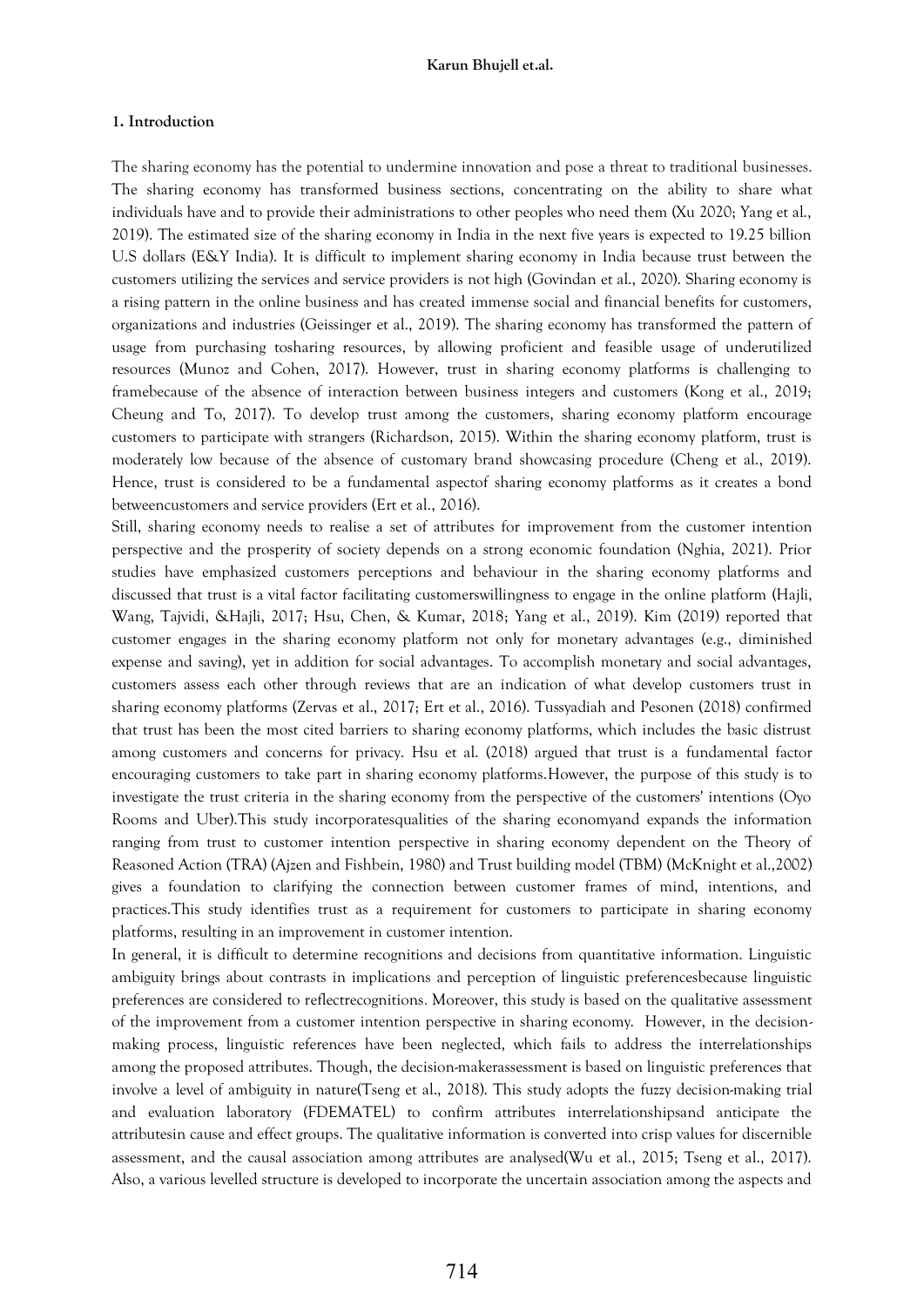criteria. Hence, this study uses the fuzzy DEMATEL method to accomplish progressively decisive and proper results.

Thus, the objectives of this study are as per the following: (1) to develop a valid set of attributes from customer intention perspective in sharing economy; (2) to arbitrate the interrelationships among the attributes under unreliability; and (3) to determine criteria for a practicable improvement.

The contributions of this study are threefold: (1) analysing and organising a set of attributes through qualitative information; (2) exhibiting a set of attributes to benefit professionals by improving the decisionmaking process;and (3) presenting a causal interrelated model to create hypothetical bits of knowledge and providing criteria for improvement from customer intention perspective in sharing economy.This study is based on the overview of customers and expertsassociated with the sharing economy industry.

This research employs six insightful attributes: information quality, transaction security, brand reputation, brand trust, continuous intention to use, and economic feasibility. This characteristic contributes significantly to the advancement of the sharing economy. The remainder of this study is divided into six sections. Section 2 provides context for the sharing economy, as well as the evaluation, proposed method, and estimation. Section 3 includes a method description as well as a data collection of customer and expert perspectives. Section 4 presents the study's findings. Section 5 discusses the study's ramifications. The final section discusses the findings, limitations, and future research.

### **2. Literature Review**

#### **Theoretical Framework**

This study consolidates the attributes of sharing economy and extends the information ranging from customer trust to improvement from customer intention perspective in sharing economy dependent on both the Trust building model (TBM) (McKnight et al.,2002) and Theory of Reasoned Action (TRA) by Ajzen and Fishbein (1980). However, different theories in sociology were utilized to comprehend customers behaviour under the sharing economy platforms. Among these theories, the Trust building model (TBM) and Theory of Reasoned Action (TRA) have been generally used to interpret the decision-making process of customers in sharing economy platforms [\(French et](https://www-sciencedirect-com.ezproxy.lib.asia.edu.tw:2443/science/article/pii/S0306457319301347#bib0037) al., 2017, [Chung et](https://www-sciencedirect-com.ezproxy.lib.asia.edu.tw:2443/science/article/pii/S0306457319301347#bib0020) al., 2015). Despite the absence of comprehensive theory clarifying customer practices in terms of the trust, Theory of Reasoned Action (TRA) by Ajzen and Fishbein (1980) provides a background for explaining the relationship between customer perspective and their behavioursin sharing economy.

#### **Sharing Economy and Trust**

The sharing economy has developed remarkably since 2010 with the fast advancement of significant players, for example, Uber (automobile sector), Oyo Rooms (accommodation sector) through disintermediation, overabundance limit usage, and efficiency improvement (PwC, 2015). Xu (2020) found that in the sharing economy platform, customers and service providers become familiar and trust each other by disclosing their information and communicating online and face-to-face. Alonso-Almeida (2018) claimed that the relationship between the customers and service providers has been changed in the sharing economy platforms and also the commercialistic lifestyle. Tussyadiah and Pesonen (2018) found that the sharing economy has witnessed rapid expansion, trust has been indicated as one of the most critical obstructions. Ye et al. (2019) argued that the sharing economy cannot completely depend on conventional risk reduction strategies; this requires a more profound comprehension of trust in the context of customers future participation intention. The trust between customers and service providers is an imperative facilitator of collaborative interactions (Hawlitschek et al., 2018).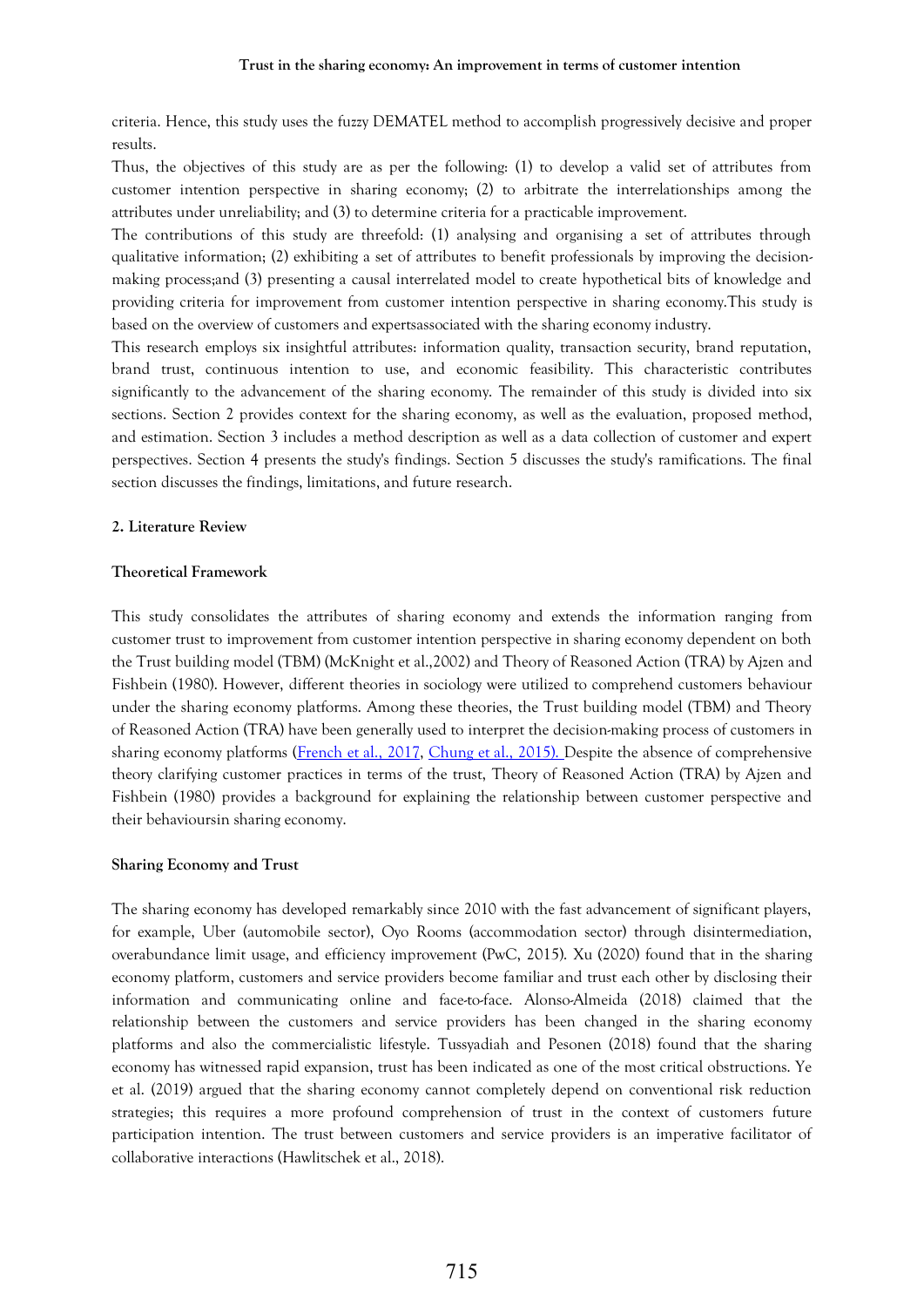## **Improvement from customer intention perspective**

In sharing economy, delivering customers good assistance that leads to increase satisfaction has become a tremendous challenge for service providers (Fan et al. 2020). However, an improvement from customers perspective has been perceived as a basic factor of accomplishment and a source of competition for leverage for sharing economy, including automobile (Uber) and hospitality (Oyo Rooms) in India. Zach et al. (2018) found that the customers see sharing economy platforms as advantageous, satisfying, and cost-effective. Dacko [\(2017\)](https://www-sciencedirect-com.ezproxy.lib.asia.edu.tw:2443/science/article/pii/S0969698919302127#bib11) emphasized that customers perceive sharing economy platforms should improve their service experience and reduces decision uncertainty.Hamari et al. (2015) found that satisfaction, sustainability and financial advantages influence customer intention to engage in a sharing economy platform.

# **Information Quality**

Information quality refers to *"the degree to which a customer sees the information provided by a service provider as accurate, sufficient, consistent, valuable and complete"* (Yi et al., 2013). Nadeem et al. (2020) argued that with regards to sharing economy platforms, customers expect better informational support from service providers and complete information for making informed and better decisions. Customers perceive information as accurate, useful, reliable, sufficient, and easyto use which will lead to customers for transaction decisionmaking in sharing economy platforms (Kang and Namkung, 2019; Kong et al., 2019). [Tseng and Wang](https://www-sciencedirect-com.ezproxy.lib.asia.edu.tw:2443/science/article/pii/S0278431918301300#bib0340)  [\(2016\)](https://www-sciencedirect-com.ezproxy.lib.asia.edu.tw:2443/science/article/pii/S0278431918301300#bib0340) argued that better information quality act as a critical factor that encourages customers to participate in sharing economy platforms. Yang et al. (2019) identified that because of the useful information customers tend to focus on the particular products and services that intensify the perceived value or reduce the perceived risk. The precise, accurate and useful information expands customers trust in the service providers, which is essential for customers to develop purchase intention and behaviour (Ert et al., 2016).

# **Transaction safety**

Customers endeavour to ensure the security and protectionof their information accumulated in both online and offline exchange platforms (Kong et al., 2019). Whenever customers do not feel comfortable in their utilization of sharing economy platform because of transaction safety issues, then they might not want to continue participating with the sharing economy platforms (Nadeem et al., 2020). Yang et al. (2019) identified that sharing economy platforms striving to provide safe platforms to protect customers from personal information exposure or transactions related risk. Davidson et al. (2018) claimed that customers are experiencing a new type of utilization regarding products and services without the burden of owning resources and with the point of reducing exchange costs and transaction-related concerns. Featherman and Hajli (2016) argued that online platforms transmit more risk in security issues than conventional business platforms.

# **Brand Reputation**

Brand reputation refers to "*the attitude of customers that the brand is good and reliable*" (Afzal et al., 2010). Brand reputation plays an important role in diminishing customers vulnerability and mistrust in sharing economy platforms (Vercic and Coric, 2018; Yang et al., 2019). Han, Nguyen and Lee, (2015) argued that creating and maintaining a brand reputation is a prerequisite in the present competing business situation. Hsu et al. (2014) found that a decisive brand reputation may lessen risk and develop trust based on the supporting information provided by customers who had earlier experienced with the service providers. [Weisstein et al.](https://www-sciencedirect-com.ezproxy.lib.asia.edu.tw:2443/science/article/pii/S0969698919301900#bib58) [\(2019\)](https://www-sciencedirect-com.ezproxy.lib.asia.edu.tw:2443/science/article/pii/S0969698919301900#bib59) identified in circumstances where products or service quality is not promptly obvious, customers perceived uncertainty is likely to increase. A firm reputation is boosted through positive activities, and an appropriate administration of its assets and capacities, as opposed to by expanding publicizing or compelling corporate correspondence [\(Hoejmose, Roehrich, &Grosvold, 2014\)](https://www-sciencedirect-com.ezproxy.lib.asia.edu.tw:2443/science/article/pii/S0019850119305929#bb0150).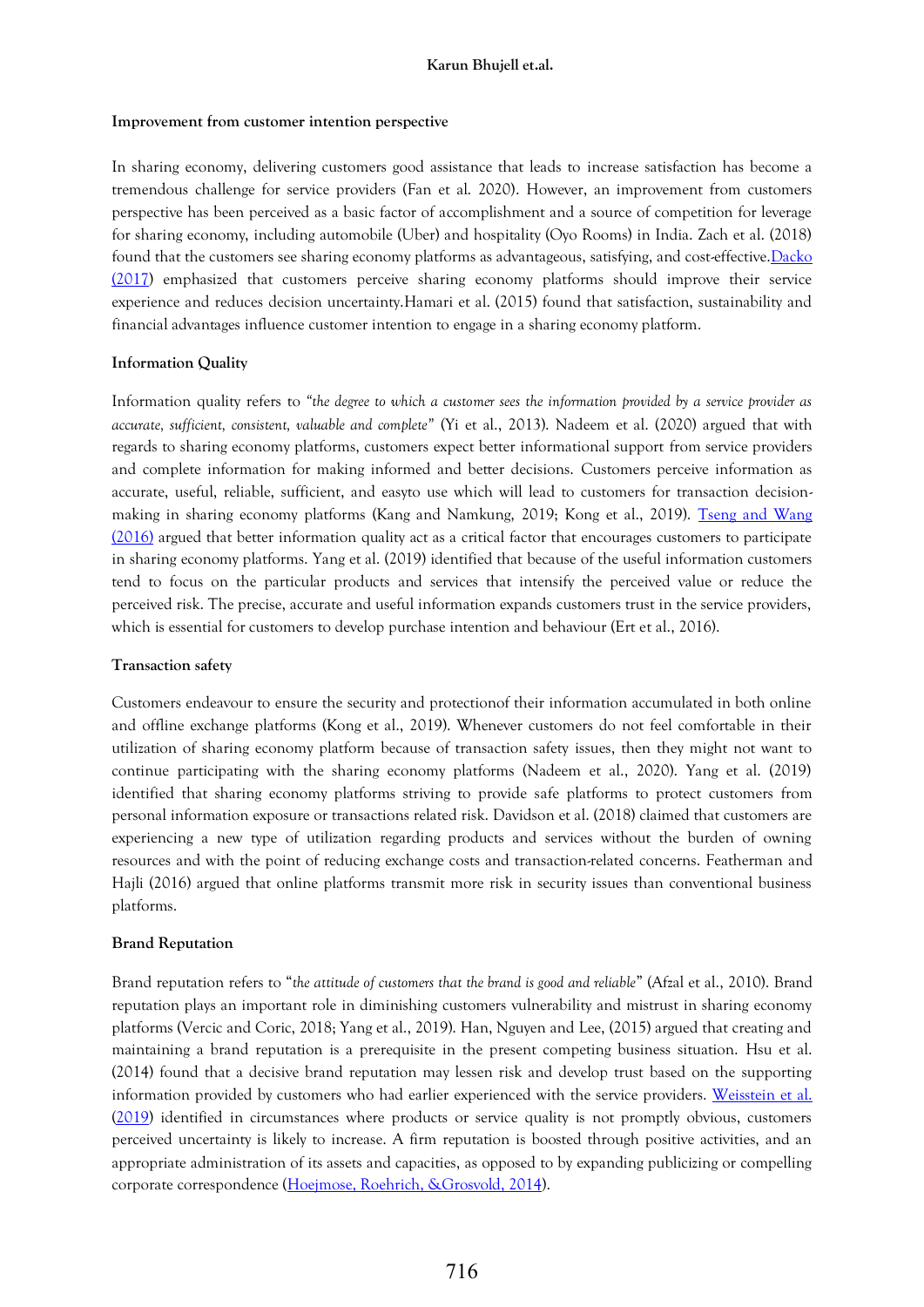## **Brand Trust**

Brand trust refers to "*the eagerness of the customers to depend on the ability of the brand to comply with its certain function*" regardless of the uncertainty or risk related to that brand (Becerra and Badrinarayanan, 2013). Basili and Rossi (2020) stated that trust is also hard to sustain in sharing economy platforms, however sharing economy platform effectively try to develop and maintain brand trust among their customers. Kang and Namkung (2019) found that when service providers are honest, responsible, considerate, and generous that leads to customers trust in sharing economy platforms. Yi et al. (2018) claimed that the trust-attachment relationship between customers and the service providers is prone to know detailed information about the organization.Mittendorf (2016) argued that remarkably trust between the customers and service providers is interconnected and transferable, where customers trust can largely increase and finally decides the customers' participations.

## **Continuous intention to use**

Lee(2010) defined continuous intention to use as " *the extent to customers attitude toward usage subsequently resulting in their behavioural intention to use regularly*".Davidson et al., (2018) claimed that customers engage in sharing economy platforms can also have various levels of association, contingent upon their way of life and culture.Hawlitschek et al., (2018) argued that the desire for more prominent exertion, low levels of trust, and higher risk concerns may discourage customers from utilizing sharing economy platforms. Hellwig et al., (2015) found that customers engage in sharing economy platforms for different reasons- individuals want to collaborate and share products andservices with others that leads to promote such characteristicsastransparency and openness.Thesecond reason is customers want to experience extraordinary products and services, and they value these experiencesand the last customers perceive that sharing economy platforms helps them to save money.

### **Economic Feasibility**

Economic feasibility refers to "*a customer expectation that sharing economy platforms provides cost convincing correspondence and information exchange opportunities"* (Kim and Park, 2013). Economic feasibility components like attractive and valuable products/services, reasonable prices, benefits are frequently viewed as a key aspect influencing customers behaviours to participate in sharing economy platforms (Kim, 2019; Alonso-Almedia et al., 2020). Basselier et al., (2018) noted that sharing economy platforms is an alternative source of income or assets for both customers and service providers. For instance, trusting an unreliable service provider in sharing economy platforms, causes customers physical damage, as well as monetary loss (terHuurne et al., 2017).

# **Proposed Method**

Prior studies have discussed that trust is a vital factor facilitating customers willingness to engage in sharing economy platforms (Hajli, Wang, Tajvidi, &Hajli, 2017; Hsu, Chen & Kumar, 2018; Yang et al., 2019). Consequently, this study depends on the fuzzy DEMATEL way to deal with the survey of experts and customers linguistic references with regards to improvement from customer intention perspective in sharing economy. This method not just permits specialists to bargain their judgment dependent on information and experience yet additionally streamlines an unpredictable issue by tending to the innate vulnerability of a review strategy [\(Lee et al., 2018;](https://www.sciencedirect.com/science/article/pii/S0921344919305312#bib0125) [Tseng et al., 2018\)](https://www.sciencedirect.com/science/article/pii/S0921344919305312#bib0245). Specifically, fuzzy set theory has been applied to measure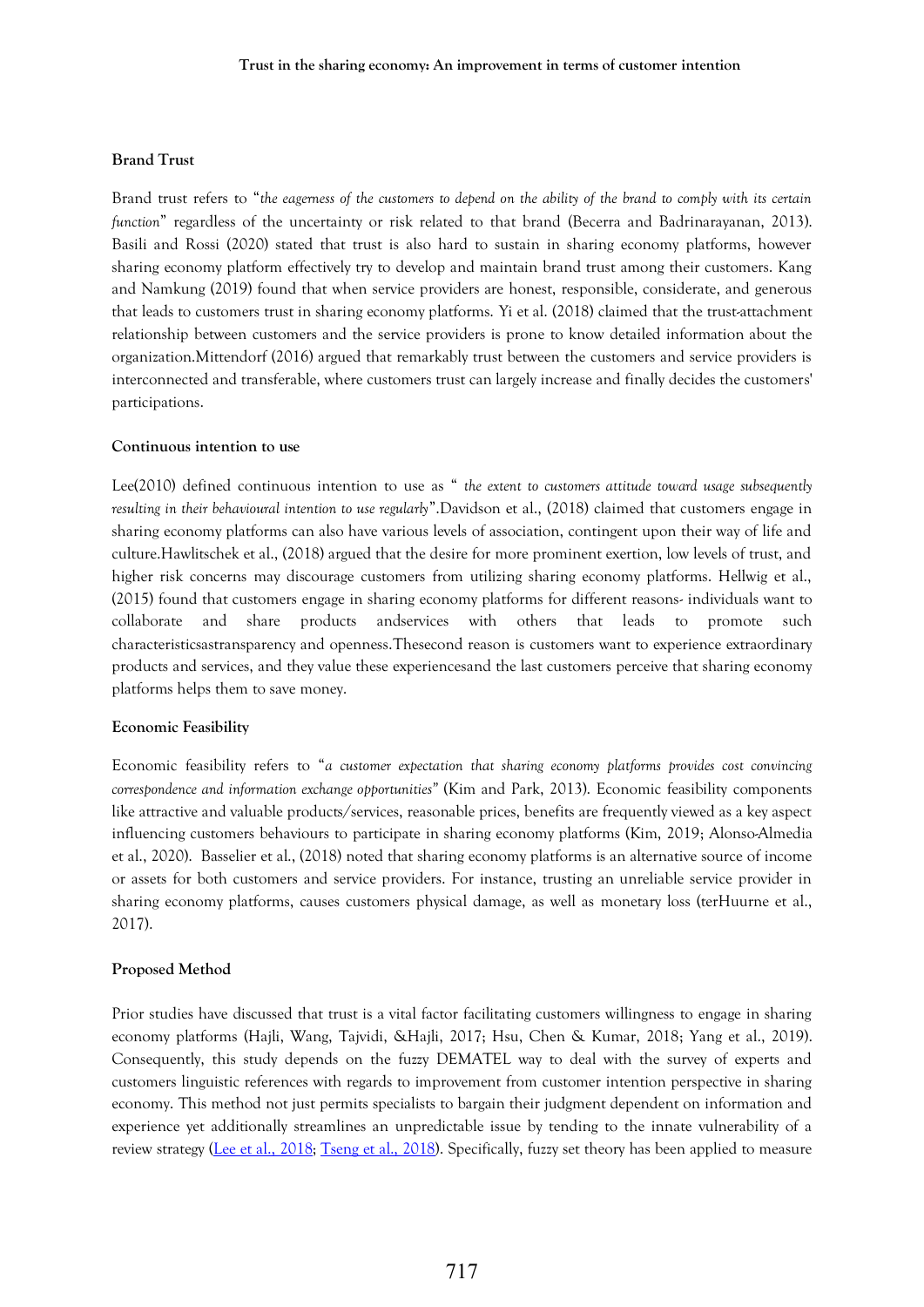the qualitative approach deriving from human linguistic decisions with vulnerability, while the FDEMATEL approach intends to evaluate the structure of causal interrelationships among attributes (Wu and Lee, 2007).

#### **Proposed measures**

As shown in Table 1, this study proposes a set of attributes comprised of six aspects and 27 criteria, including information quality (A1), transaction safety (A2), brand reputation (A3), brand trust (A4), continuous intention to use (A5), and economic feasibility (A6).

The information quality (A1) plays a significant role in developing trust between customers and service providers (Kim and Park, 2013; Kong et al., 2019). Although sharing economy platforms makes simpler strategies for exchanging and sharing information between customers and the service providers. So that service providers should hold up high accessibility to excellent information to satisfy customers requests (Yang et al., 2019; Kang and Namkung, 2019). In sharing economy platform, the firm should provide accurate information (C1) that helps customers for the decision-making process (Kim and Park, 2013). Service provider presents a lot of information to their customers but only useful information (C2) and Reliable information (C3) allow customers to decide or reach a conclusion related to their booking (Kong et al., 2019). Sufficient information (C4) is essential for customers to gather enough information to form a reasonable conclusion (Kang and Namkung, 2019). Ease of use (C6) reflects that the customers feel easy to access or use on the system when they are dealing with products or services (Yang et al., 2019; Kang and Namkung, 2019).

Animmense level of transactionsafety (A2) can improve customersperspective on sharing economy platforms. The firm implements security measures (C6) to protect its customers while dealing with sharing economy platforms (Nadeem et al., 2020). The service providers verify online users' identity (C7) for security purposes (Kim and Park, 2013; Kong et al., 2019). The firm ensures transaction-related information (C8) is protected from being accidentally altered or destroyed during transmission over the internet (Kong et al., 2019). Customers feel secure about the electronic payment (C9) system on the website (Kim and Park, 2013; Nadeem et al., 2020).

Brand reputation (A3) plays a vital role in fostering customers trust in sharing economy as the reputation of a firm regularly shared among customers. Goodreputation (C10) contemplated as forerunners of perceptual basedtrust in sharing economy. A good reputation of a firm can assist customers with making a decision and furthermore impacts customers to participate afterwards (Vercic and Coric, 2018). The firm is known to be concerned about its customers (C11) (Hsu et al., 2014). The firm had a reputation for being honest (C12) toward its customers (Kang and Namkung, 2019; Nadeem et al., 2020). Favourable for customers (C13) describes that service providers are customers focus, benevolent and supportive (Yang et al., 2019). Trustworthy (C14) refers that customer could rely on the honesty or truth of the firm (Ye et al., 2019; Sharma and Klein, 2020).

Brand trust (A4) is the most important determinant of business success in today's competitive market. In sharing economy platforms, the service providers keep their promises and commitments (C15) to satisfy customers demands and request (Yang et al., 2019). The sharing economy platforms provide a robust and safe environment (C16) to share personal information so that customers feel comfortable while using it (Akrout and Nagy, 2018). The customers feel assured that the legal and technological structure (C17) adequately protects from problems on the website (Kong et al., 2019). Customer interest (C18) reflects that in sharing economy platforms the service providers keep customers best interest in mind (Zhu et al., 2019). The customers could trust the service or product quality (C19) of the firm (Alonso-Almedia, 2020).

Customer satisfaction and trust have been demonstrated to be a fundamental factor encouraging customers for continuous intention to use (A5) sharing economy platforms in the future (Kong et al., 2019). Customers intend to continue using (C20) firm products and service in the future (Yi et al., 2020; Curina et al., 2020). Strongly recommend others (C21) describes that customer are likely to recommend their friends, family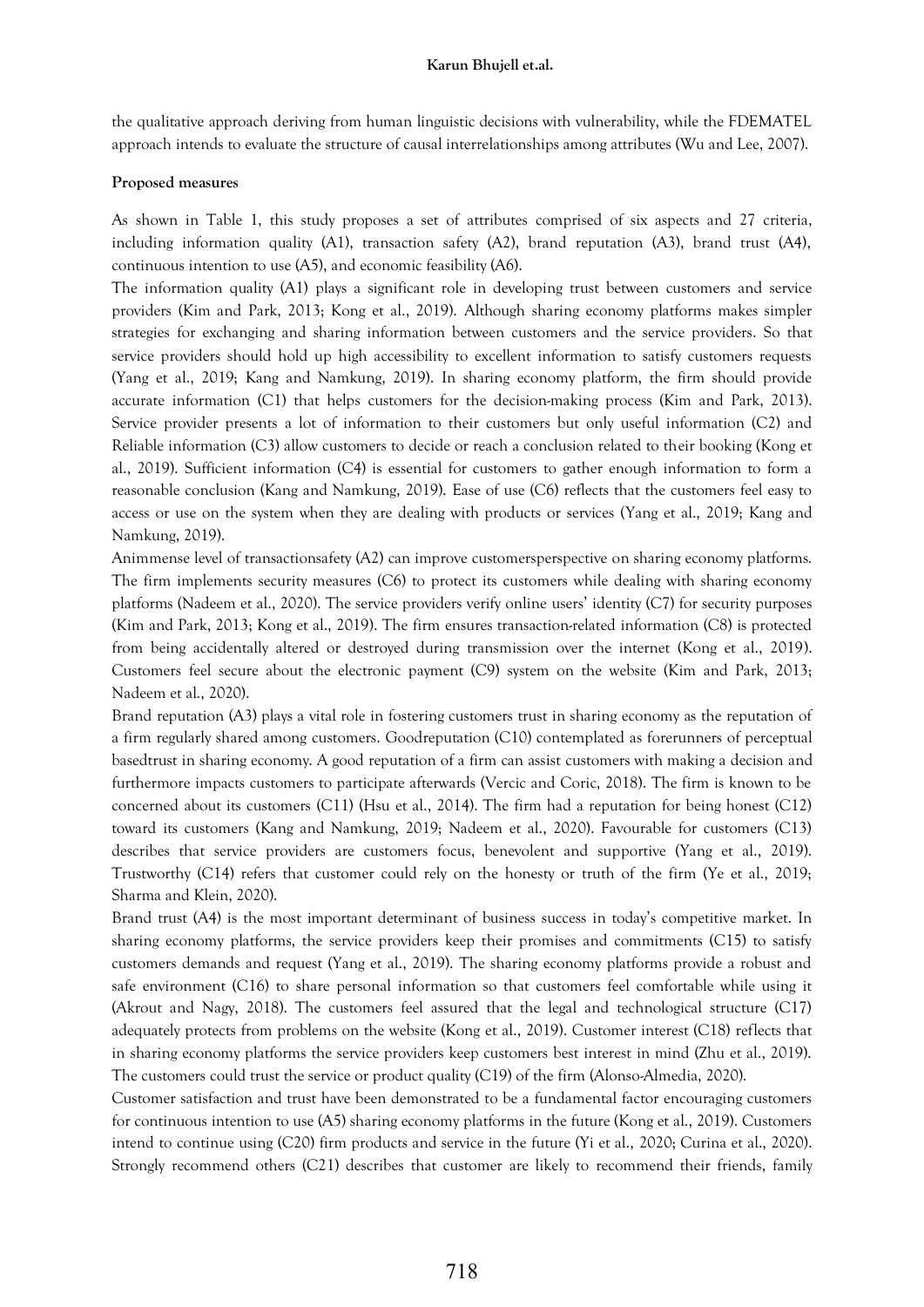### **Trust in the sharing economy: An improvement in terms of customer intention**

members and acquaintance about firm products or services (Li and Shang, 2019; Sultan et al., 2020). Customers would provide information with others (C22) related to products or services (Kong et al., 2019). Encourage others (C23) reflects that customer are likely to encourage their friends, family members, and colleagues to consider the firm for services (Kim and Park, 2013; Kong et al., 2019). Customers would share positive things with others (C24) about firm products and services (Kim and Park, 2013; Kong et al., 2019). Economic feasibility (A6) refers to a customer expectation that sharing economy platforms provides cost compelling correspondence and information interchange contingency. Regarding economic feasibility, three criteria have been chosen. The firm provides customers with attractive and valuable products/services (C25) (Alonso-Almedia et al., 2020; Gurau and Ranchhod, 2020). Reasonable prices (C26) describes that the firm offers products/services to their customers at economical and low-priced as compared to others (Kim and Park, 2013; Gurau and Ranchhod, 2020).The firm usually provides benefits (C27) to their customers beyond their expectation (Kim and Park, 2013; Alonso-Almedia et al., 2020).

| Aspects                  |                  | Criteria                                   | References                                                                                     |
|--------------------------|------------------|--------------------------------------------|------------------------------------------------------------------------------------------------|
|                          | C1               | Accurate Information                       |                                                                                                |
| Information Quality (A1) | C2               | Useful Information                         | Kim & Park (2013); Kong et<br>al. (2019); Yang et al. (2019);<br>Kang and Namkung (2019).      |
|                          | C <sub>3</sub>   | Reliable Information                       |                                                                                                |
|                          | C4               | Sufficient Information                     |                                                                                                |
|                          | C <sub>5</sub>   | Ease of Use                                |                                                                                                |
|                          | C6               | Security measures                          |                                                                                                |
| Transaction safety (A2)  | C7               | Verify onlineusers' identity               | Kim & Park (2013); Hsu et al.<br>(2014); Kong et al. (2019);<br>Nadeem et al. (2020).          |
|                          | C8               | Ensures transaction-related<br>information |                                                                                                |
|                          | C9               | Secure about electronic payment            |                                                                                                |
|                          | C10              | Good reputation                            |                                                                                                |
| Brand Reputation (A3)    | C11              | Concerned about customers                  | Hsu et al. (2014); Vercic and<br>Coric, (2018); Kang and<br>Namkung (2019); Yang et al.        |
|                          | C12              | Reputation for being honest                | (2019); Sharma and Klein                                                                       |
|                          | C13              | Favourable for customers                   | (2020); Nadeem et al. (2020).                                                                  |
|                          | C14              | Trustworthy                                |                                                                                                |
|                          | $\overline{C15}$ | Keeps its promises and<br>Commitments.     | Akrout and Nagy (2018);                                                                        |
| Brand Trust (A4)         | C16              | Robust and safe                            | Yang et al. (2019); Kong et al.<br>(2019); Zhu et al. (2019);<br>Alonso-Almedia et al. (2020). |
|                          | C17              | Legal and technological structures         |                                                                                                |

# **Table 1. Proposed Aspects and Criteria**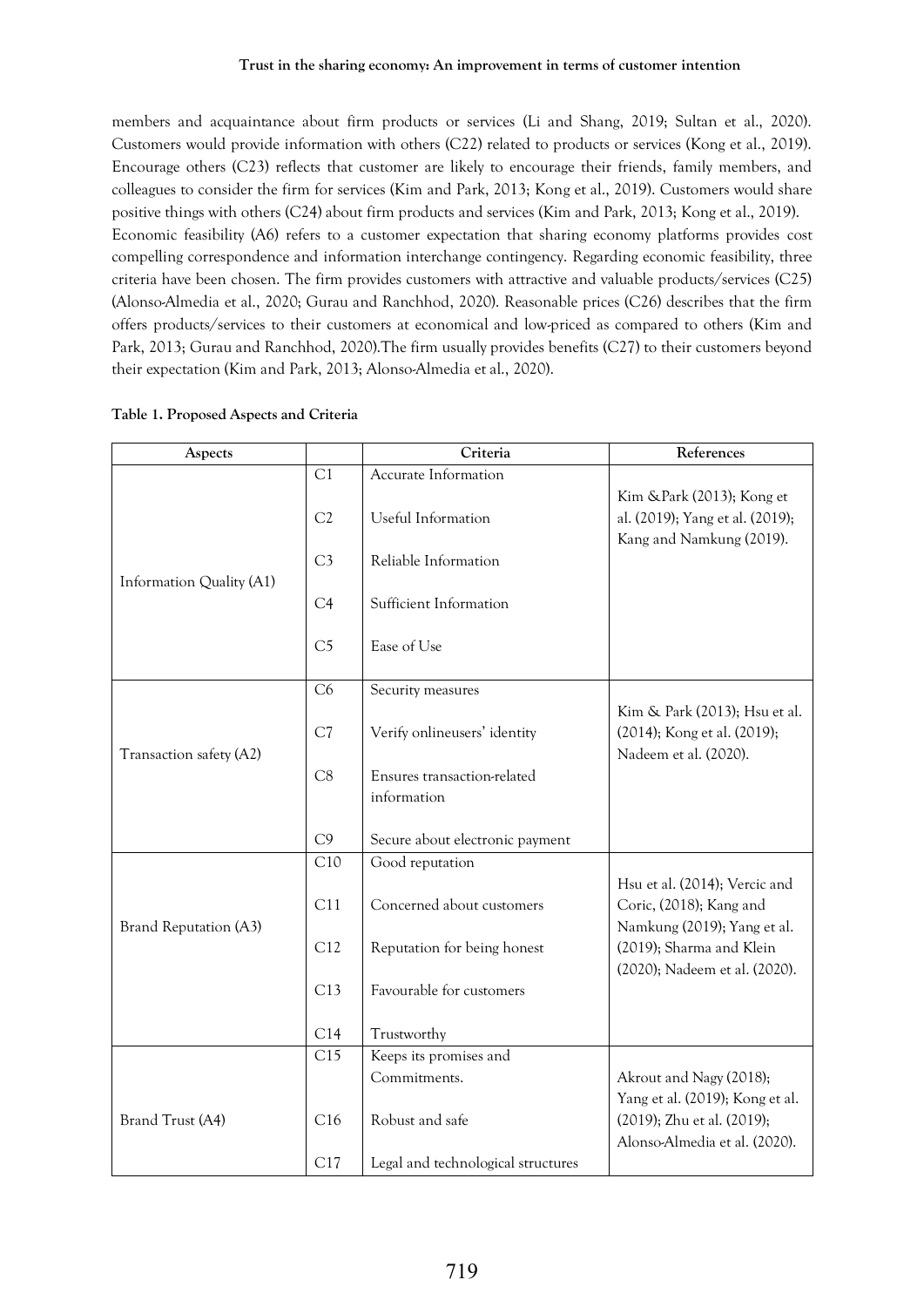|                           | C18             | Customer interest               |                                                                                |
|---------------------------|-----------------|---------------------------------|--------------------------------------------------------------------------------|
|                           | C19             | Service/product quality         |                                                                                |
|                           | C20             | Continue using                  |                                                                                |
| Continuous Intention to   | C21             | Strongly Recommend others       | Kim & Park (2013); Kong et<br>al. $(2019);$<br>Yi et al. (2020); Curina et al. |
| Use $(A5)$                | C22             | Provide information with others | (2020); Li and Shang, (2019);                                                  |
|                           |                 |                                 | Sultan et al. (2020).                                                          |
|                           | C <sub>23</sub> | Encourage other                 |                                                                                |
|                           | C <sub>24</sub> | Positive things to others       |                                                                                |
|                           | C25             | Attractive and valuable         |                                                                                |
|                           |                 | products/service                | Kim & Park (2013); Alonso-                                                     |
| Economic feasibility (A6) |                 |                                 | Almedia et al. (2020); Gurau                                                   |
|                           | C <sub>26</sub> | Reasonable prices               | and Ranchhod (202).                                                            |
|                           | C27             | Provide benefits                |                                                                                |

# **3. Method**

This section discusses the method used in this study to obtain the analytical results.

# **Fuzzy DEMATEL**

This study conducted personal interviews with customers related to sharing economy. The fuzzy DEMATEL method employs the defuzzification procedure to convert qualitative information into fuzzy linguistic variables. The crisp values are transformed from fuzzy numbers using the defuzzification method based on the fuzzy set theory. The aspects and criteria are presented in Table 1, and the respondent evaluated the pairwise influence of aspects and the pairwise influence of criteria. From each respondent, a matrix of order 6Χ6 and 27Χ27 data is collected for the aspects and criteria, respectively. Hence, the FDEMATEL method analyzes composite and complicated interrelationships among the aspects and variables (Lin et al., 2018). This study involves eight analytical steps.

# **Analytical steps**

The analytical steps used in FDEMATEL methodology are illustrated below:

In the first stage, this study incorporates sharing economy qualities and expands information ranging from trust to customer intention in the sharing economy. This study proposed 6 aspects and 27 criteria from prior studies that follow a questionnaire for linguistic evaluation to be assessed based on customers experiences and knowledge in sharing economy to ensure its reliability.

In the second stage, this study conducted online interviews with customers to examine and identify interrelationship among aspects and criteria for practical improvements in sharing economy.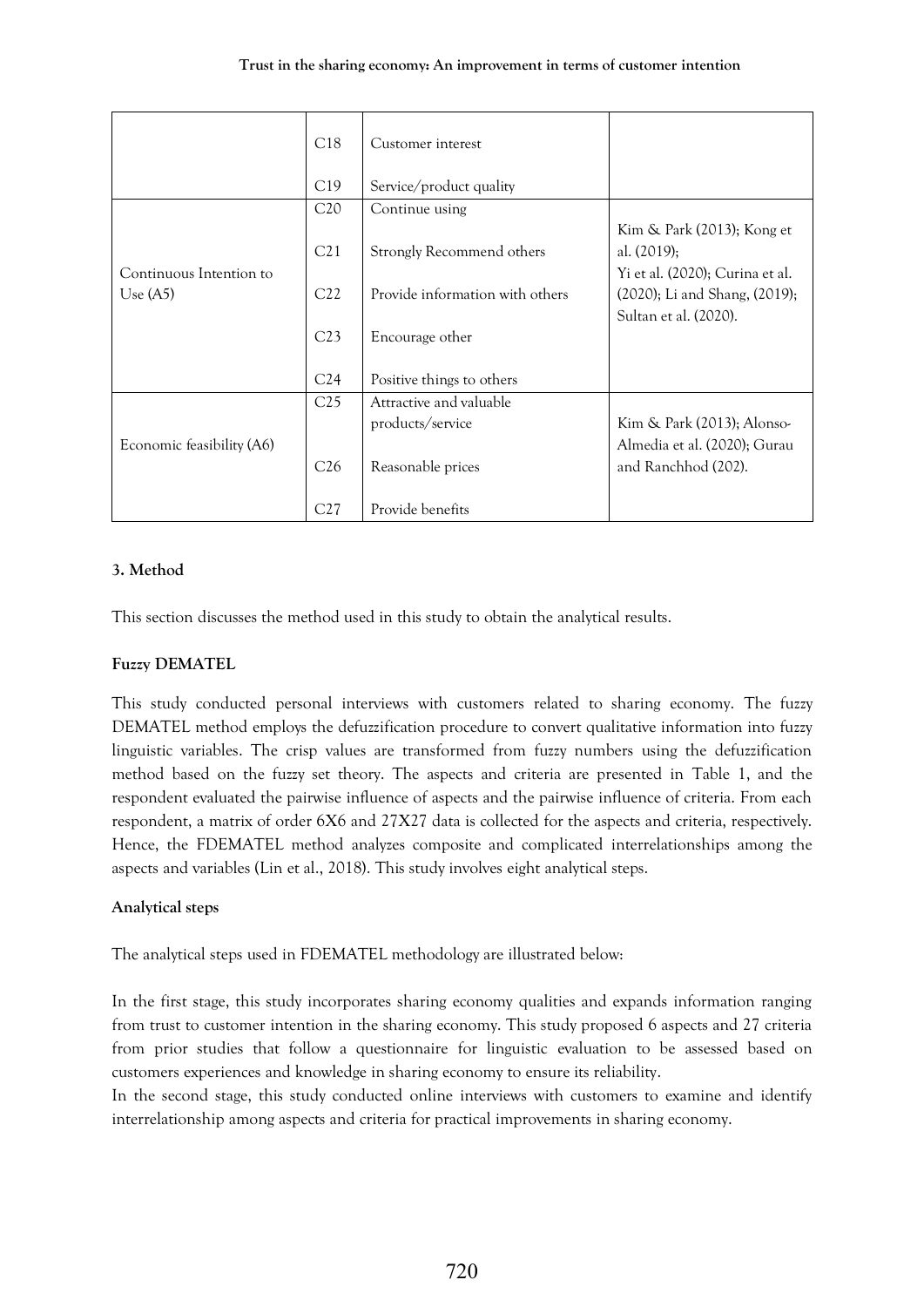1. The decision matrix considers that there are x attributes to be determined against y attributes. n is the number of decision makers; accordingly, the decision-maker vector is expressed by  $\tilde{D}_n$  using linguistic preferences denoted as (g $\tilde{d}^{\,n}_L$ , g $\tilde{d}^{\,n}_M$  , g $\tilde{d}^{\,n}_U$  ).

(1)

$$
\tilde{D}_n = \begin{bmatrix}\n\tilde{d}_{L1j}^{1y}, & \tilde{d}_{M1j}^{1y}, & \tilde{d}_{L1j}^{1y}, & \tilde{d}_{L1j}^{1y}, & \tilde{d}_{Mij}^{1y}, & \tilde{d}_{Lij}^{1y} \\
\vdots & \ddots & \vdots \\
\tilde{d}_{L1j}^{x1}, & \tilde{d}_{M1j}^{x1}, & \tilde{d}_{L1j}^{x1}, & \tilde{d}_{L1j}^{xy}, & \tilde{d}_{M1j}^{xy}, & \tilde{d}_{L1j}^{xy}\n\end{bmatrix}_{xy}, n = 1, 2, ..., n
$$

2. Later, fuzzy numbers are normalized. If a decision group contains n members,

let  $\tilde{d}_{ij}^n$  mean the fuzzy weight of the effects of the i<sup>th</sup> attribute on the j<sup>th</sup> attribute as determined by n decision makers.

$$
D = (g\tilde{d}_{Lij}^n, g\tilde{d}_{Mij}^n, g\tilde{d}_{Lij}^n) =
$$
\n
$$
[(\tilde{d}_{Lij}^n - \min \tilde{d}_{Lij}^n)/(\max \tilde{d}_{Lij}^n - \min \tilde{d}_{Lij}^n), (\tilde{d}_{Mij}^n - \min \tilde{d}_{Mij}^n)
$$
\n
$$
/(\max \tilde{d}_{Mij}^n - \min \tilde{d}_{Mij}^n), (\tilde{d}_{Uij}^n - \min \tilde{d}_{Uij}^n)/(\max \tilde{d}_{Uij}^n - \min \tilde{d}_{Uij}^n)]
$$
\nWhere is 
$$
(g\tilde{d}_{Lii}^n, g\tilde{d}_{Mii}^n, g\tilde{d}_{Uij}^n)
$$
 expressed as a triangular fuzzy number with normalized values.

3. The left and right normalized values obtained by Eq (2), the total normalized crisp values using Eq (3), and crisp values used Eq (4)  $(D {\tilde{d}}^n_{LTij}, \, D {\tilde{d}}^n_{RTij}) = [g {\tilde{d}}^n_{Mij} \;/(1+g {\tilde{d}}^n_{Mij} \; -g {\tilde{d}}^n_{Lij}), \ \ \, g {\tilde{d}}^n_{Uij} \;/(1+\; g {\tilde{d}}^n_{Uij} \; -g {\tilde{d}}^n_{Mij})$ are then computed.

$$
D\tilde{d}_{ij}^n = \left[ \frac{(D\tilde{d}_{LTij}^n (1 - /D\tilde{d}_{LTij}^n) + (D\tilde{d}_{RTij}^n)^2)}{(1 - D\tilde{d}_{LTij}^n + D\tilde{d}_{RTij}^n)} \right]
$$
(4)

(3)

$$
d\tilde{w}_{ij}^n = min \ g \tilde{d}_{Lij}^n + D \tilde{d}_{ij}^n \ (max \ g \tilde{d}_{Uij}^n - min g \tilde{d}_{Lij}^n)
$$
 (5)

4. An initial direct relation matrix (IDRM) is described to combine the subjective judgments of n evaluators; the synthetic value is acquired using Eq (5). In IDRM,  $w_{ij}$  represents the degree to which criterion i affects criterion j.

(6)

$$
w_{ij}^n = (\tilde{w}_{ij}^1 + \tilde{w}_{ij}^2 + \tilde{w}_{ij}^3 ... + \tilde{w}_{ij}^n)/n
$$

5. The IDRM is standardized to develop the normalized direct relationship matrix (NDM).  $NDM = s^*IDRM$  (7)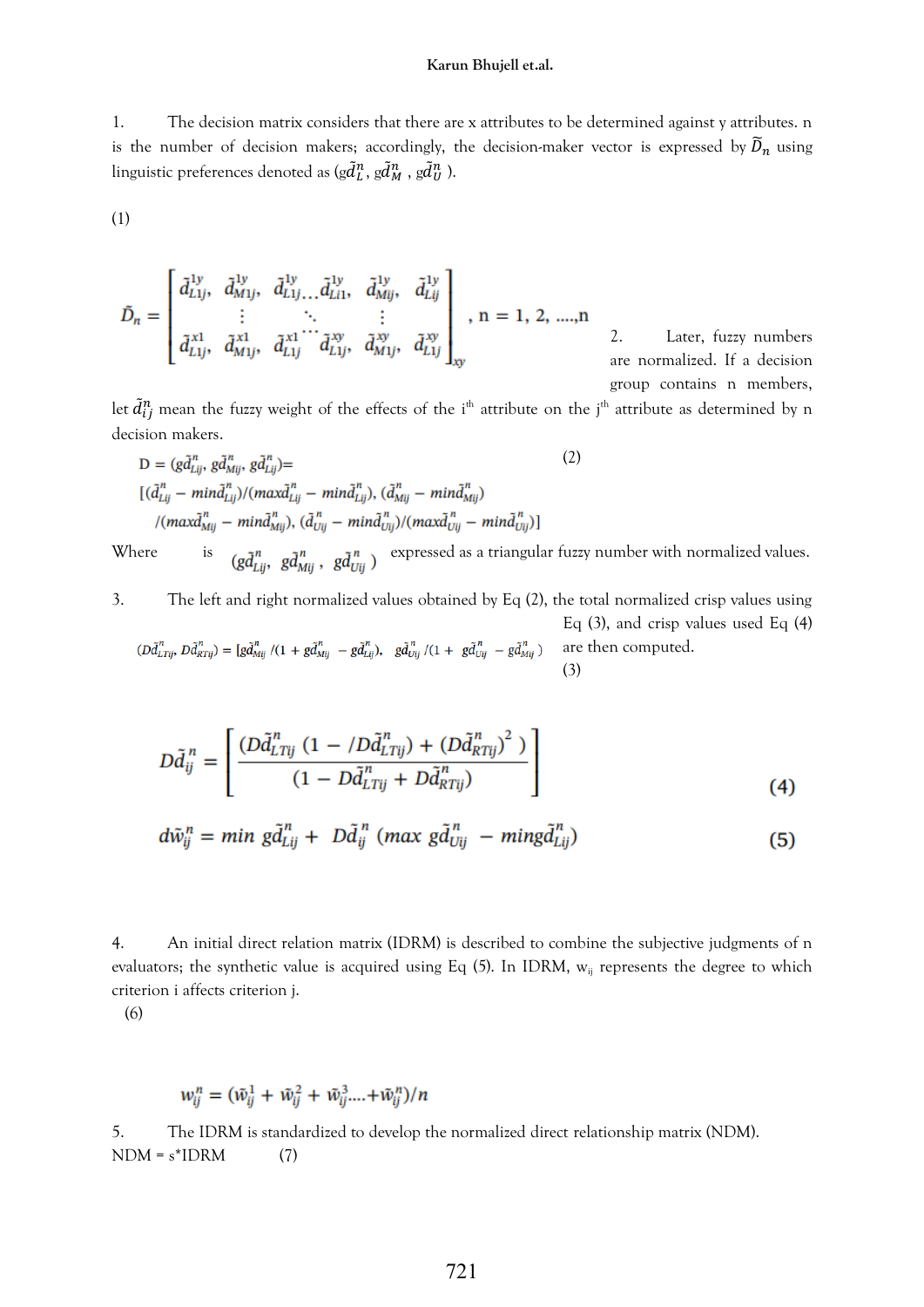Where s = max  $(\sum_{j=1}^n w_{ij}^n)$  for all i from 1 to n.

6. After acquiring the total relation matrix, NDM is utilized to compute the total interrelationship matrix Y.

(8)

 $TM = NDM (I-NDM)<sup>-1</sup>$ 

Where I denote an identity matrix.

7. A causal diagram is later produced: the sum of rows is represented by vector D, and vector R denotes the sum of columns. The horizontal axis (D+R) is "prominence" and denotes the importance. The vertical axis (D-R) is "relation" and represents the causal attributes. When the value of (D-R) is negative, the aspect or criterion is within the effect group, and when the value of (D-R) is positive, it is within the cause group.

$$
D = \sum_{i=1}^{n} NDM_{ij}, \text{ for all } j \text{ from } 1 \text{ to } n
$$
  
= 
$$
\sum_{j=1}^{n} NDM_{ij}, \text{ for all } i \text{ from } 1 \text{ to } n
$$
 (9)

### **4. Results and Findings**

The results and findings are discussed in this section.

1. For FDEMATEL evaluation, this study proposed twenty-seven criteria were used to formulate the FDEMATEL questionnaire. The expert'sevaluations of the interrelationships amongst the aspects and criteria are obtained on linguistic scales ranging from "very high influence (VH)" to "no influence (VL)" as shown in Table 2.

**Table 2. Triangular fuzzy numbers (TFNs) linguistic scale.**

| Linguistic  | <b>Fuzzy Numbers</b> |
|-------------|----------------------|
| (Influence) |                      |
| Very High   | (0.7, 0.9, 1.0)      |
| High        | (0.5, 0.7, 0.9)      |
| Medium      | (0.3, 0.5, 0.7)      |
| Low         | (0.1, 0.3, 0.5)      |
| Very Low    | (0.0, 0.1, 0.3)      |

2. Convert linguistic preferences into TFNs. For illustration, TFNs are normalized into crisp values using Equation (1)-(3) as presented from expert one response. Subsequently, we aggregated the subjective judgment for *n* respondents and calculated synthetic value using Equation (4).The IDRM is standardized using Equation (5), and the total relation matrix obtained using Equation (6).

3. The x-axis  $(D + R)$  represents "prominence," and the y-axis  $(D - R)$  represents "relation". The cause-effect diagram of aspects is drawn based on  $(D + R)$  and  $(D - R)$  using Equations (7) and (8) as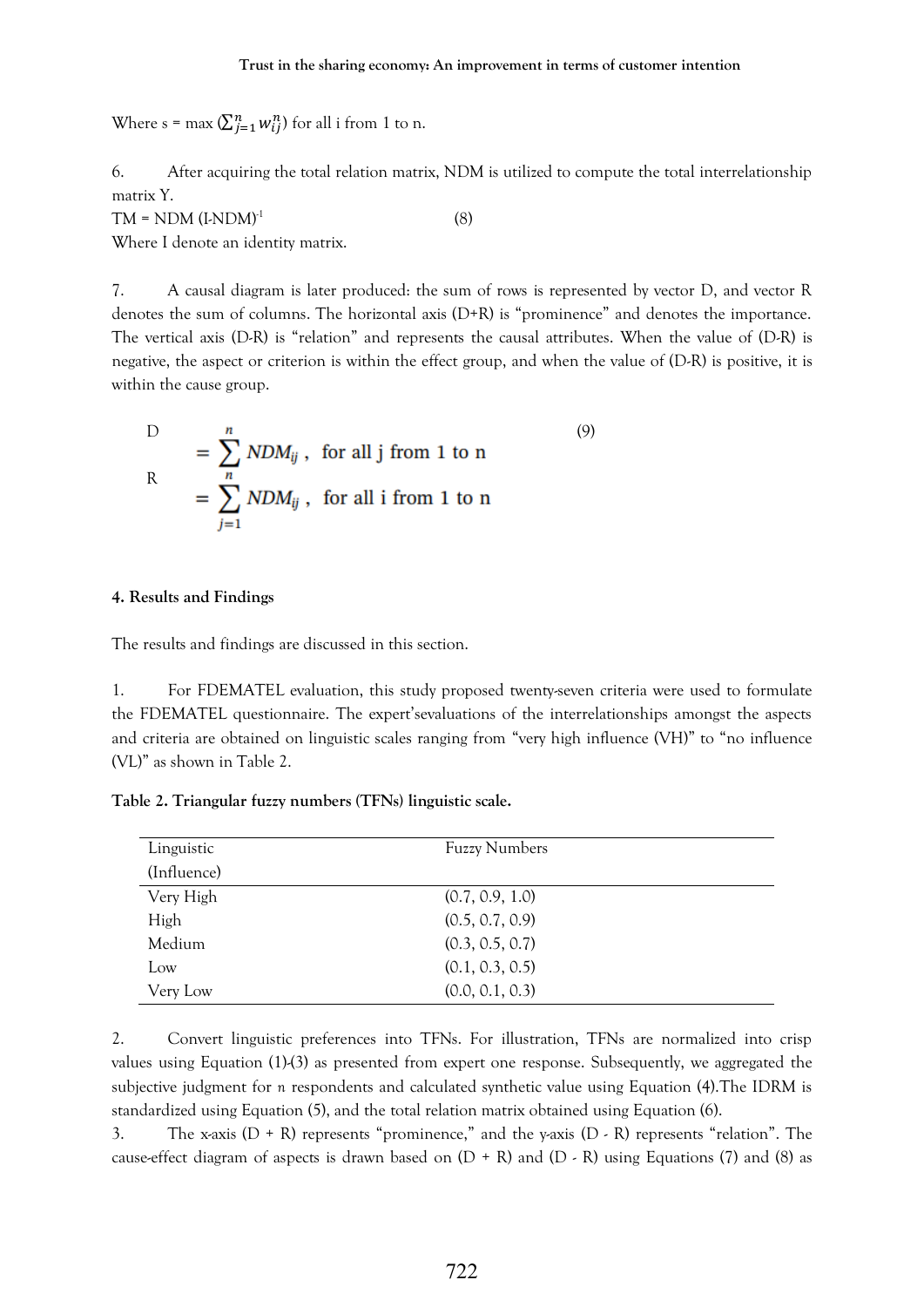presented in Table 3. Subsequently, this analytical step is repetitive that presents a cause-effect diagram of criteria as presented in Table 4.

|                | D      | R      | $D+R$  | $D-R$   |
|----------------|--------|--------|--------|---------|
| A <sub>1</sub> | 10.645 | 9.388  | 20.033 | 1.257   |
| A2             | 10.056 | 10.284 | 20.340 | (0.229) |
| A <sub>3</sub> | 11.267 | 10.689 | 21.956 | 0.578   |
| A <sub>4</sub> | 10.620 | 11.051 | 21.671 | (0.432) |
| A <sub>5</sub> | 9.355  | 10.715 | 20.070 | (1.361) |
| A6             | 8.857  | 8.670  | 17.527 | 0.186   |

**Table 3. Causal-effect interrelationship among aspects**

**Table 4. Causal-effect interrelationship among criteria**

|                  | $\mathbf{D}$ | $\mathbb{R}$ | $D+R$  | $D-R$   |
|------------------|--------------|--------------|--------|---------|
| C <sub>1</sub>   | 5.013        | 5.469        | 10.482 | (0.457) |
| C2               | 5.178        | 5.142        | 10.320 | 0.037   |
| C <sub>3</sub>   | 5.037        | 4.920        | 9.958  | 0.117   |
| C4               | 4.582        | 4.946        | 9.528  | (0.364) |
| C <sub>5</sub>   | 4.871        | 5.140        | 10.011 | (0.269) |
| C6               | 4.804        | 4.938        | 9.742  | (0.134) |
| C <sub>7</sub>   | 4.717        | 4.765        | 9.482  | (0.049) |
| C8               | 5.000        | 4.856        | 9.856  | 0.143   |
| C9               | 5.215        | 4.782        | 9.997  | 0.433   |
| C10              | 5.099        | 4.922        | 10.021 | 0.177   |
| $\overline{C}11$ | 4.842        | 4.778        | 9.619  | 0.064   |
| C12              | 4.597        | 4.782        | 9.379  | (0.185) |
| C13              | 4.684        | 5.025        | 9.709  | (0.341) |
| C14              | 4.746        | 4.970        | 9.716  | (0.225) |
| C15              | 4.783        | 4.905        | 9.688  | (0.122) |
| C16              | 4.835        | 5.092        | 9.927  | (0.257) |
| C17              | 4.818        | 4.371        | 9.190  | 0.447   |
| C18              | 4.922        | 4.786        | 9.708  | 0.136   |
| C19              | 4.832        | 4.588        | 9.420  | 0.244   |
| C20              | 4.810        | 4.818        | 9.629  | (0.008) |
| C21              | 4.743        | 4.691        | 9.433  | 0.052   |
| C22              | 4.637        | 5.015        | 9.652  | (0.378) |
| C23              | 4.856        | 4.855        | 9.711  | 0.001   |
| C <sub>24</sub>  | 4.482        | 5.182        | 9.664  | (0.700) |
| C <sub>25</sub>  | 4.653        | 4.557        | 9.210  | 0.096   |
| C <sub>26</sub>  | 5.391        | 4.926        | 10.317 | 0.466   |
| C27              | 5.921        | 4.846        | 10.767 | 1.076   |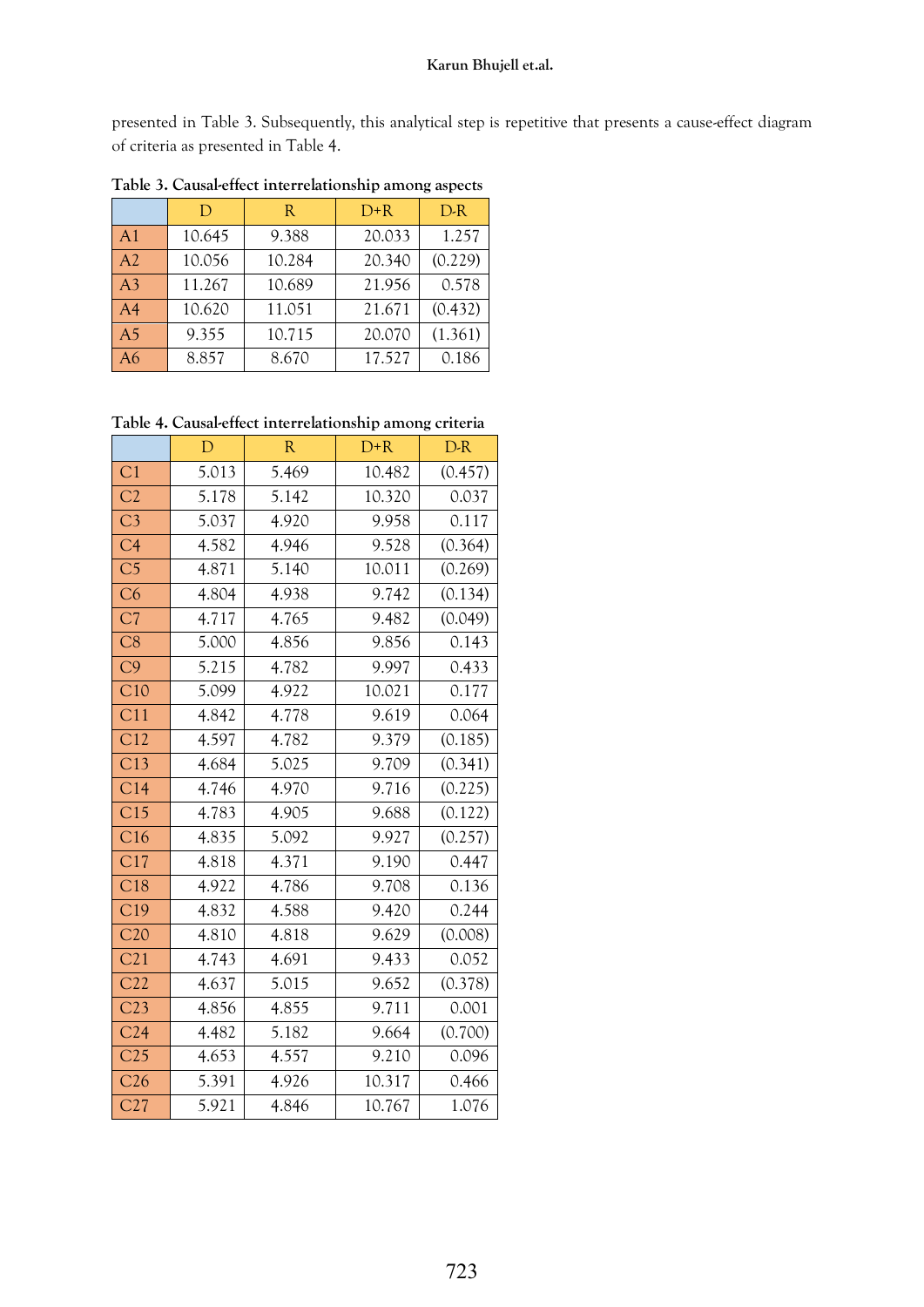4. The cause-and-effect diagram of aspect is mapped in Fig.1 that presents information quality (A1), brand reputation (A3) and economic feasibility (A6) are in the cause group, while transaction safety (A2), brand trust (A4) and continuous intention to use (A5) are in effect group.



Figure 1. Cause and effect diagram for aspects

**D+**

Fig.1 presents that the brand reputation (A3) and information quality (A1) are the two aspects that **R** drive the continuous intention to use in sharing economy. Although brand trust (A4) is considered to be one of the affected attributes in the overall scenario.



Figure 2. Cause and effect diagram for criteria

Fig. 2 presents that the main criteria to explore the trust as imperative for customers to participate in sharing economy platforms, leading to an improvement from the customer intention perspective lie within the cause group. The causal criteria include outsourced labour service (C23), share information (C20), digital platform (C18), workplace and vitality (C13), new technologies (C17) and increases costefficiency (C8). These criteria are essential for the industry to monitor and evaluate practical improvements in sharing economy.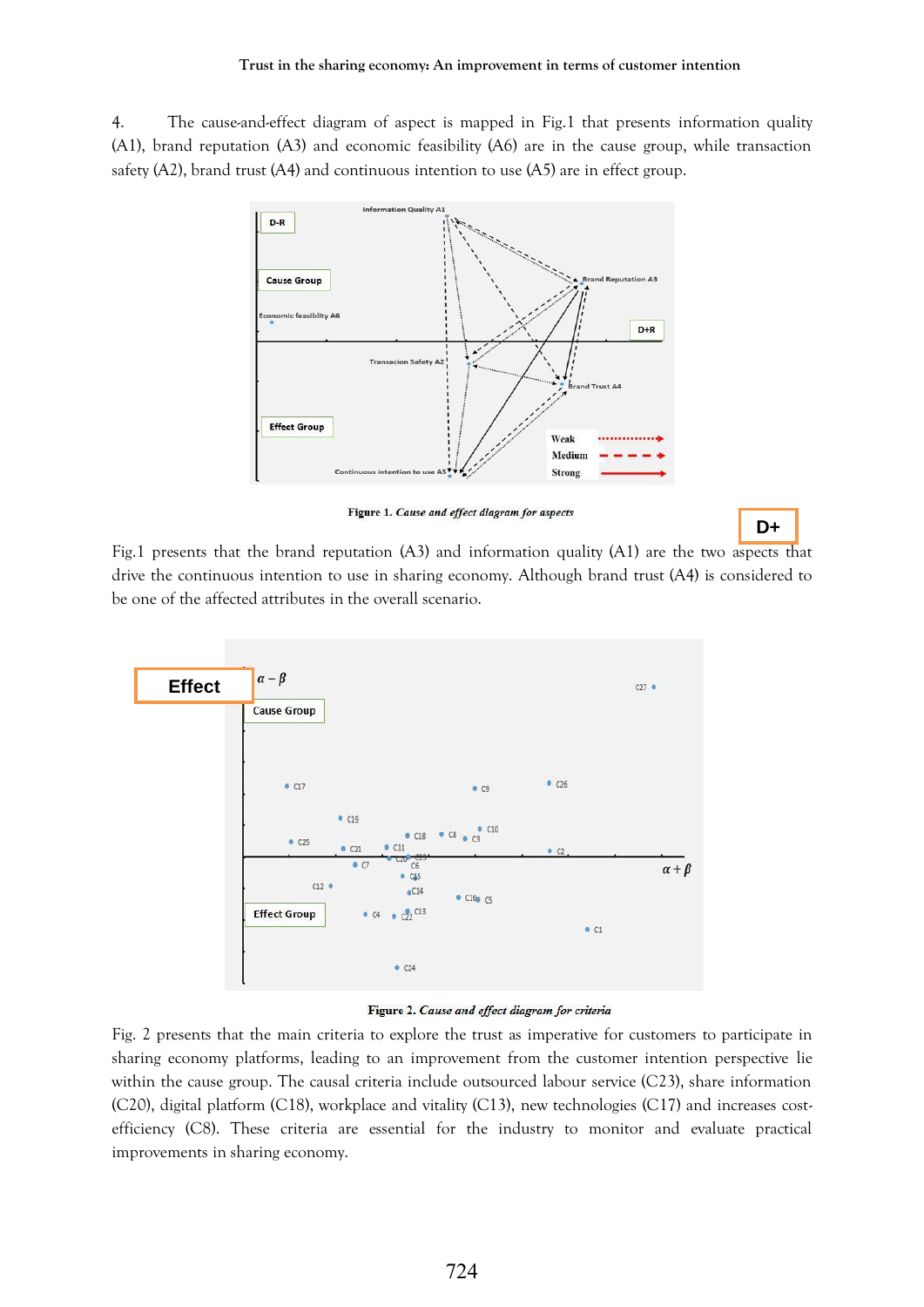5. Similarly, the cause-and-effect diagram of criteria is presented in Fig. 2. The result shows that provide benefits (C27), reasonable price (C26), security about the electronic payment (C9), a good reputation (C10), and useful information (C2). These five are the important criteria that act as a strategic factor with strong connections to improvement from the customer intention perspective in sharing economy.

## **5. Conclusion**

Sharing economy platforms appear to resonate almost instinctively in India, as a result of which companies such as Oyo rooms and Uber, among others, are gaining traction in the business commercial marketplace. Sharing economy platforms are gaining traction in the commercial marketplace and are quickly becoming a viable option for customers. As a result, this study attempts to assert appropriate expert approaches as well as customer perceptions to improve the sharing economy trust criteria from the perspective of customer intention. This study proposes a set of attributes that includes six aspects, including information quality, transaction safety, brand reputation, brand trust, continuous intention to use, and economic feasibility, as well as 27 criteria. To assessed experts and customers linguistic preferences to provide valid and reliable results with both academic and practical implications. This study adopts the fuzzy DEMATEL to confirm attributes interrelationships and anticipate the attributes in cause-and-effect groups.

The study finds that brand reputation and information quality are the causal groups that directly impact continuous intention to use sharing economy platforms. These aspects play a significant role in undermining the improvement from the customers' intention perspective. The top causal criteria that lead to improvement from the perspective of customer intention in sharing economy platforms were discovered to be benefits, reasonable prices, secure electronic payment, good reputation, and useful information. However, economic feasibility is a causal factor that leads to improvements in customer intention in sharing economy platforms. These aspects and criteria are recognized as important factors in terms of customer intention and performance in sharing economy platforms.

This study contributes to both theoretical and managerial understandings of sharing economy by affirming the progressive structure and recognizing the significant characteristics that essentially affect the improvement from the customers' intention perspective in sharing economy platforms. Brand reputation and information quality are identified as the most significant aspects influencing customers in the sharing economy platforms framework. In addition, provide benefits, reasonable prices, secure electronic payment, good reputation and useful information are imperative criteria that influence customers willingness to continue engaging in sharing economy platforms.

There are some limitations to this study. First, the assessment of aspects and criteria were deliberately distinguished by a comprehensive literature review. Second, a predetermined number of specialists and customers were studied because of geological boundaries. Perhaps, future studies should expand the framework to a progressively far-reaching setting. Moreover, even though the legitimacy and dependability of the various levelled structure are affirmed, the number of respondents should be expanded in future examinations to ensure consistency and avoid distortion.

### **References**

Afzal, H., Khan, M.A., Rehman, K., Ali, I., Wajahat, S., 2010. Consumer trust in the brand: can it be built through brand reputation, brand competence and brand predictability. Int. Bus. Res. 3 (1), 43–49.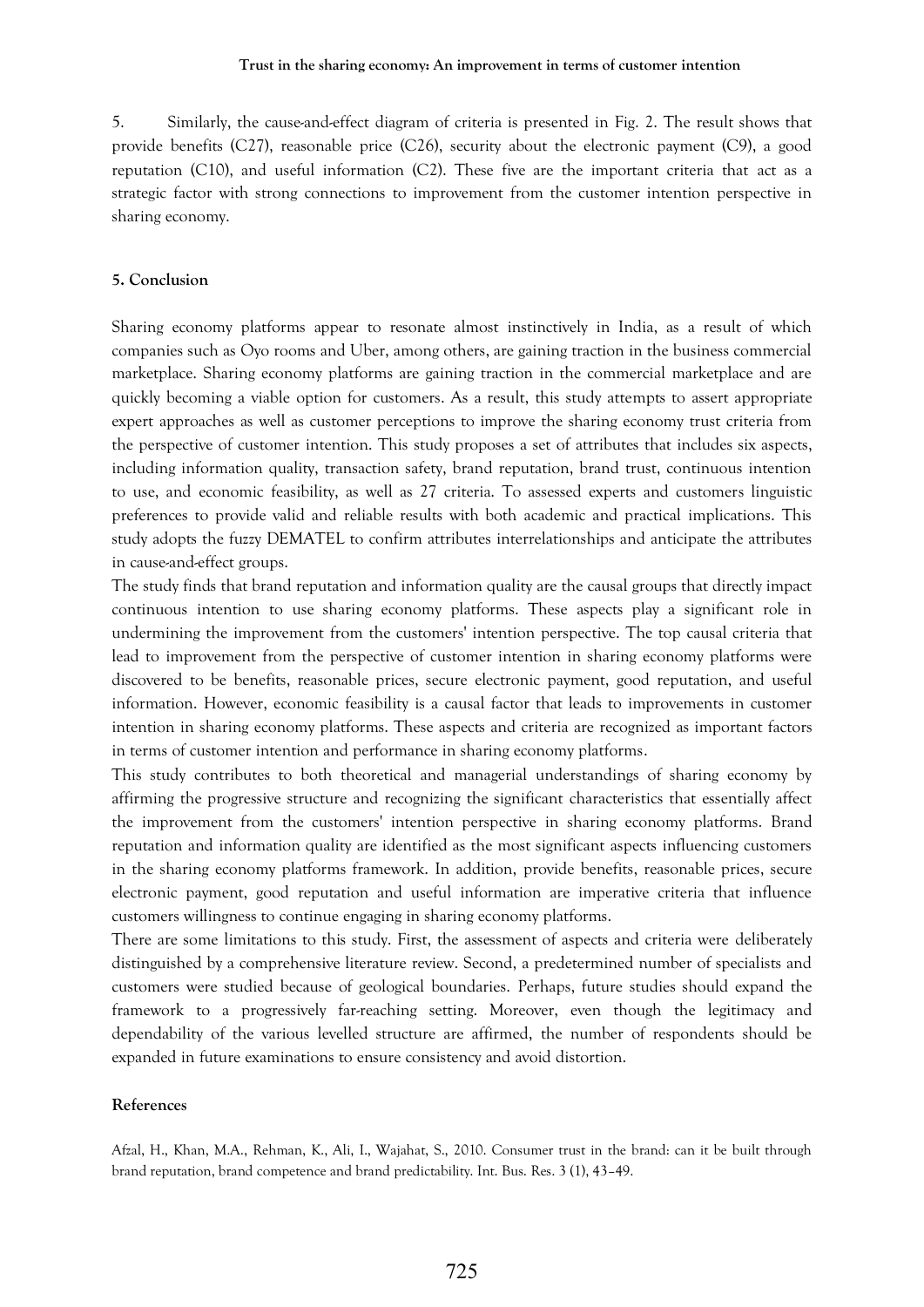Agmeka, F., Wathoni, R. N., Santoso, A. S., 2019. The Influence of Discount Framing towards Brand Reputation and Brand Image on Purchase Intention and Actual Behaviour in e-commerce. Computer Science, 161, 851–858.

Ajzen, I., Fishbein, M., 1980. Understanding attitudes and predicting social behaviour. Englewood Cliffs, NJ: Prentice-Hall.

Akbar, Y. H., Tracogna, A., 2018. The sharing economy and the future of the hotel industry: Transaction cost theory and platform economics. International Journal of Hospitality Management. 71, 91–101.

Akrout, H., Nagy, G., 2018. Trust and commitment within a virtual brand community: The mediating role of brand relationship quality. Information & Management.

Alonso-Almeida, M. del M., Perramon, J., Bagur-Femenías, L., 2020. Shedding light on sharing ECONOMY and new materialist consumption: An empirical approach. Journal of Retailing and Consumer Services. 52, 101900.

Alonso-Almeida, M.M., 2018. El nuevo materialism del siglo XXI: Luces y sombras. Real Academia Europea de Doctores.

Basili, M., Rossi, M. A., 2020. Platform-mediated reputation systems in the sharing economy and incentives to provide service quality: the case of ridesharing services. Electronic Commerce Research and Applications. 100835.

Basselier, R., Langenus, G., Walravens, L., 2018. The rise of the sharing economy. Econ. Rev. <https://www.nbb.be/doc/ts/publications/economicreview/2018/> ecoreviii2018\_h3.pdf.

Belk, R., 2014. You are what you can access: sharing and collaborative consumption online. J. Bus. Res. 67, 1595-1600.

Bocker, L., Meelan, T., 2017. Sharing for people, planet or profit? Analysing motivations for intended sharing economy participation. Environmental Innovation and Societal Transitions. 23, 28–39.

Cadwalladr, C., Graham-Harrison, E., 2018. Revealed: 50 million Facebook profiles harvested for Cambridge Analytica in major data breach. The Guardian 17.

Cheng, X., Fu, S., Sun, J., Bilgihan, A., Okumus, F., 2019. An investigation on online reviews in sharing economy driven hospitality platforms: A viewpoint of trust. Tourism Management. 71, 366–377.

Cheung, M. F., To, W. M., 2017. The influence of the propensity to trust on mobile users' attitudes toward in-app advertisements: An extension of the theory of planned behavior. Computers in Human Behavior. 76, 102–111.

Chung, N., Lee, H., Lee, S. J., Koo, C., 2015. The influence of tourism website on tourists' behavior to determine destination selection: A case study of creative economy in Korea. Technological Forecasting and Social Change. 96, 130–143.

Corten, R., Buskens, V., 2017. Antecedents of trust in the sharing economy: A systematic review. Journal of Consumer Behavior. 16(6), 485–498.

Curina, I., Francioni, B., Hegner, S. M., Cioppi, M., 2020. Brand hate and non-repurchase intention: A service context perspective in a cross-channel setting. Journal of Retailing and Consumer Services. 54, 102031.

Davidson, A., Habibi, M. R., Laroche, M., 2018. Materialism and the sharing economy: A cross-cultural study of American and Indian consumers. Journal of Business Research. 82, 364–372.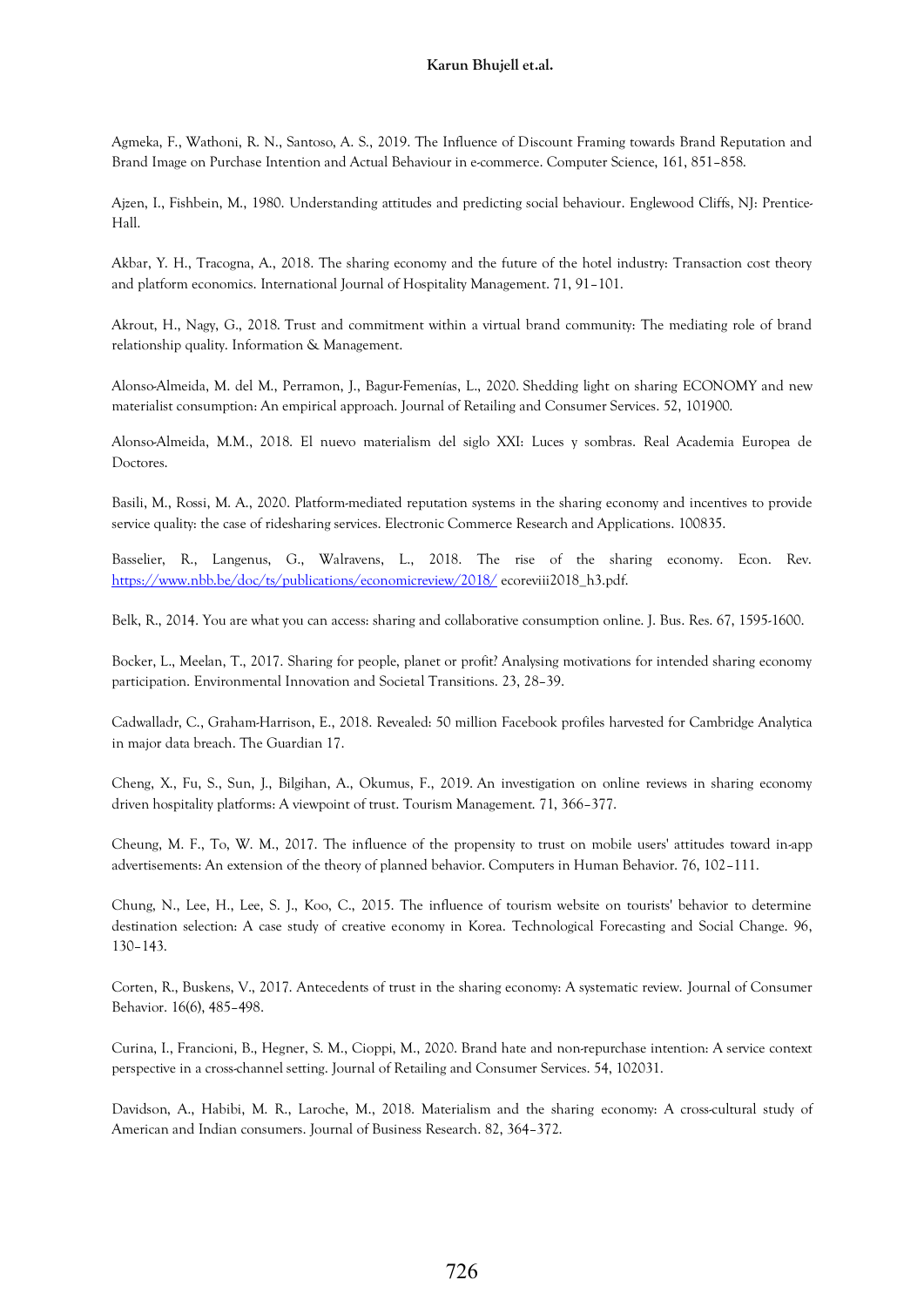Ert, E., Fleischer, A., Magen, N., 2016. Trust and reputation in the sharing economy: The role of personal photos in Airbnb. Tourism Management. 55, 62–73.

Featherman, M. S., Hajli, N., 2016. Self-service technologies and e-service risks in social commerce era. Journal of Business Ethics. 139(2), 251–269.

French, A.M., Luo, X.R., Bose, R., 2017. Toward a holistic understanding of continued use of social networking tourism: A mixed-methods approach. Information & Management. 54(6), 802–813.

Frenken, K., Schor, J.S., 2017. Putting the sharing economy into perspective. Environ. Innovat. Soc. Transit. 23, 3-10.

Geissinger, A., Laurell, C., Öberg, C., Sandström, C., 2019. How sustainable is the sharing economy? On the sustainability connotations of sharing economy platforms. Journal ofCleaner Production. 206, 419-429.

Govindan, K., Shankar, K. M., Devika, K., 2020. Achieving sustainable development goals through identifying and analyzing barriers to industrial sharing economy: A framework development. International Journal of Production Economics. 107575

Gurau, C., Ranchhod, A., 2020. The Sharing Economy as a complex dynamic system: Exploring coexisting constituencies, interests and practices. Journal of Cleaner Production. 118799.

Hajli, N., 2018. Ethical environment in the online communities by information credibility: a social media perspective. J. Bus. Ethics. 149 (4), 799–810.

Hajli, N., Wang, Y., Tajvidi, M., Hajli, M. S., 2017. People, technologies, and organizations interactions in a social commerce era. IEEE Transactions on Engineering Management. 64(4), 594–604.

Hamari, J., Sjöklint, M., Ukkonen, A., 2015. The sharing economy: why people participate in collaborative consumption. J. Assoc. Inf. Sci. Technol.

Han, S. H., Nguyen, B., Lee, T. J., 2015. Consumer-based chain restaurant brand equity, brand reputation, and brand trust. International Journal of Hospitality Management. 50, 84–93.

Hawlitschek, F., Notheisen, B., Teubner, T., 2018. The limits of trust-free systems: a literature review on blockchain technology and trust in the sharing economy. Electron. Commer. Res. Appl. 29, 50–63

Hawlitschek, F., Teubner, T., Gimpel, H., 2018. Consumer motives for peer-to-peer sharing. Journal of Cleaner Production, J. Clean. Prod. 204, 144–157

Hellwig, K., Morhart, F., Girardin, F., Hauser, M., 2015. Exploring Different Types of Sharing: A Proposed Segmentation of the Market for "Sharing" Businesses. Psychology & Marketing. 32(9), 891–906.

Hoejmose, S. U., Roehrich, J. K., &Grosvold, J., 2014. Is doing more doing better? The relationship between responsible supply chain management and corporate reputation. Industrial Marketing Management. 43(1), 77–90

Hsu, C. L., Chen, M. C., Kumar, V., 2018. How social shopping retains customers? Capturing the essence of website quality and relationship quality. Total Quality Management and Business Excellence. 29(1–2), 161–184.

Hsu, M.H., Chuang, L.W., Hsu, C.S., 2014. Understanding online shopping intention: the roles of four types of trust and their antecedents. Internet Res. 24 (3), 332–352.

Kang, J.W., Namkung, Y., 2019. The information quality and source credibility matter in customers' evaluation toward food O2O commerce. International Journal of Hospitality Management. 78, 189–198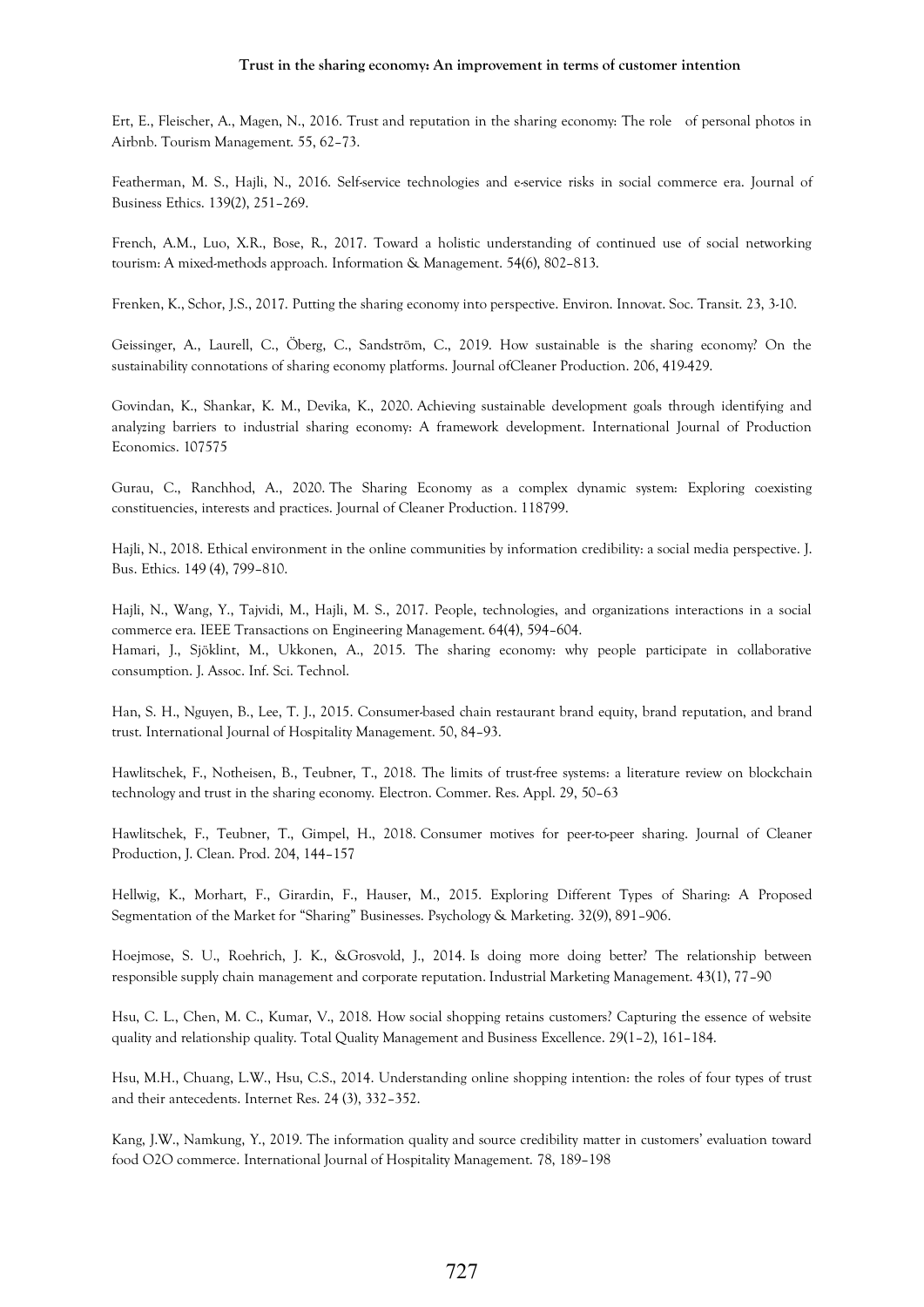Katz, V., 2015. Regulating the sharing economy. In: Berkeley Technol. Law J. 30. 1067–1126

Kim, M.J., 2019. Benefits and concerns of the Sharing Economy: economic analysis and policy implications. KDI J. Econ. Policy 41 (1), 15-41.

Kim, S., Park, H., 2013. Effects of various characteristics of social commerce (s-commerce) on consumers' trust and trust performance. International Journal of Information Management. 33(2), 318–332.

Klaus, P., 2013. The case of amazon. Com: Towards a conceptual framework of online customer service experience (OCSE) using the emerging consensus technique (ECT). Journal of Services Marketing. 27(6), 443–457.

Kong, Y., Wang, Y., Hajli, S., Featherman, M., 2019. In sharing economy, we trust: Examining the effect of social and technical enablers on millennials' trust in sharing commerce. Computersin Human Behavior.

Koopman, C., Mitchell, M., Thierer, A., 2014. The Sharing Economy and Consumer Protection Regulation: The Case for Policy Change. Mercatus Working Paper. George Mason University, Arlington, VA.

Lee, C.H., Wu, K.J., Tseng, M.L., 2018. Resource management practice through eco-innovation toward sustainable development using qualitative information and quantitative data. Journal of Cleaner Production. 202, 120–129.

Lee, M.C., 2010. Explaining and predicting users' continuance intention toward elearning: an extension of the expectation–confirmation model. Comput. Educ. 54 (2), 506–516

Li, Y., Shang, H., 2019. Service Quality, Perceived Value, and Citizens' Continuous-Use Intention Regarding Egovernment: Empirical Evidence from China. Information & Management. 103197.

McKnight, D.H., Choudhury, V., Kacmar, C., 2002. The impact of initial consumer trust on intentions to transact with a website: a trust building model. J. Strateg. Inf. Syst. 11 (3), 297–323.

Mittendorf, C., 2016. What Trust Means in the Sharing Economy: A Provider Perspective.

Mohlmann, M., 2015. Collaborative consumption: determinants of satisfaction and the likelihood of using a sharing economy option again. J. Consum. Behav.

Munoz, P., Cohen, B., 2017. Mapping out the sharing economy: A configurational approach to sharing business modeling. Technological Forecasting and Social Change. 125, 21-37.

Nadeem, W., Juntunen, M., Shirazi, F., Hajli, N., 2020. Consumers' value co-creation in sharing economy: The role of social support, consumers' ethical perceptions and relationship quality. Technological Forecasting and Social Change. 119786

Nghia, T.T., 2021. Dhamma as the Force to Guide an Ideal Society: A Study in Teachings of the Buddha. Praxis International Journal of Social Science and Literature. 4 (2), 4. https://www.pijssl.com

Oh, J. H., Yoon, Y. S., Lee, K. Y., 2006. An empirical study on the determinants of trust and purchasing intention in online shopping. Korea Industrial EconomicsAssociation. 19(1), 205–224.

P. Becerra., E., Badrinarayanan, V., 2013. The influence of brand trust and brand identification on brand evangelism. Journal of Product & Brand Management. 22(5/6), 371–383.

PwC, 2015. The Sharing Economy-sizing the Revenue Opportunity. [www.pwc.co.uk/issues/megatrends/collisions/sharingeconomy/the-sharingeconomy-sizing-the-revenue-opportunity.htm.](http://www.pwc.co.uk/issues/megatrends/collisions/sharingeconomy/the-sharingeconomy-sizing-the-revenue-opportunity.htm)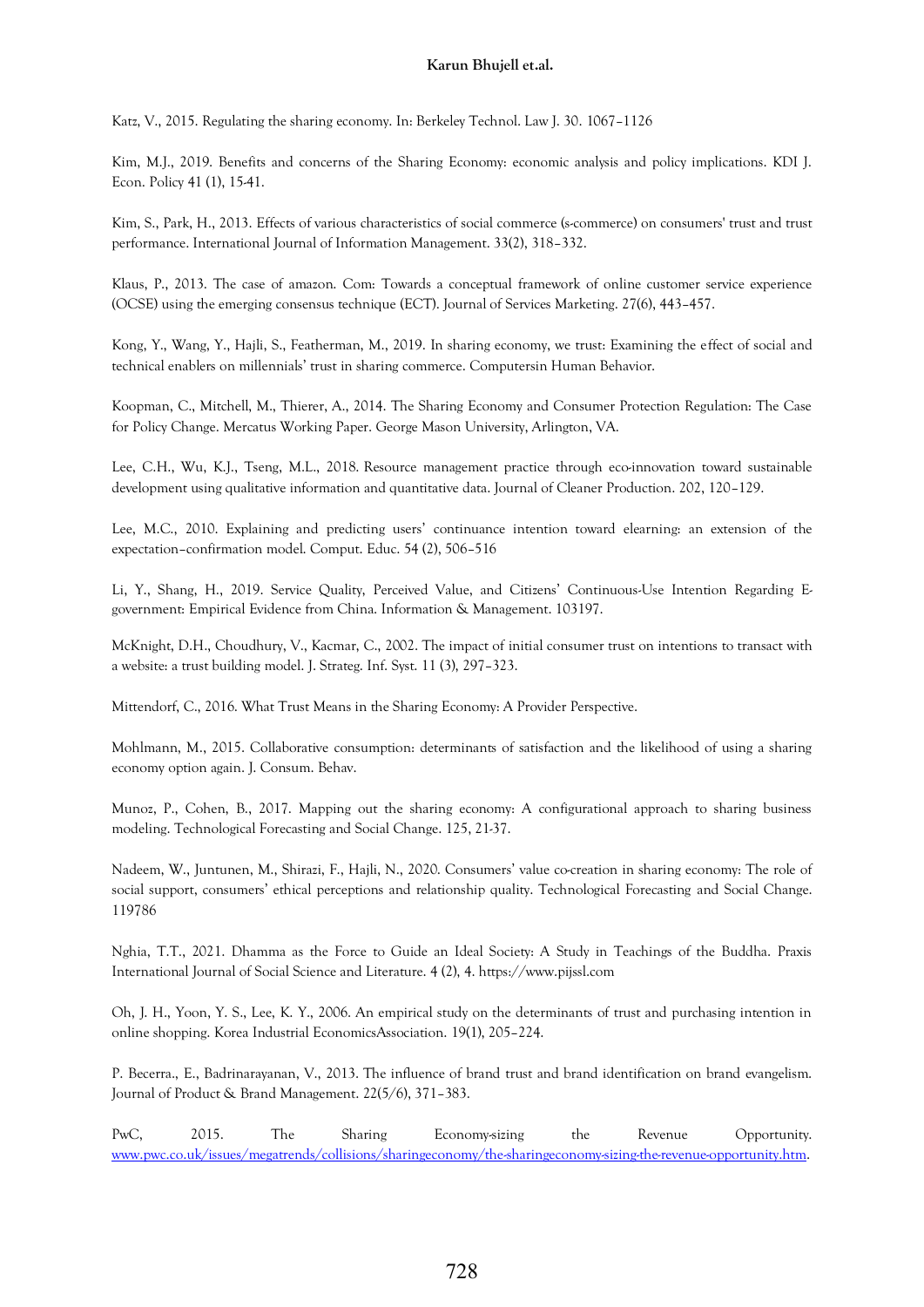### **Trust in the sharing economy: An improvement in terms of customer intention**

Richardson, L., 2015. Performing the sharing economy. Geoforum. 67, 121–129.

Schor, J., 2014. Debating the sharing economy. Great transition initiative. www. greattransition.org/publication/debating-the-sharing-economy.

Schor, J.B., Attwood-Charles, W., 2017. The Sharing Economy: labor, inequality and sociability on for-profit platforms. Sociol. Compass. 11, 12493

Sharma, V.M., Klein, A., 2020. Consumer perceived value, involvement, trust, susceptibility to interpersonal influence, and intention to participate in online group buying. Journal of Retailing and Consumer Services. 52, 101946

Smith, C., 2016. Who's Responsible? The Ethics of the Sharing Economy. https:// knowledge.insead.edu/responsibility/whos-responsible-the-ethics-of-the-sharingeconomy 5034.

Sultan, P., Tarafder, T., Pearson, D., Henryks, J., 2020. Intention–Behaviour Gap and Perceived Behavioural Control– Behaviour Gap in Theory of Planned Behaviour: Moderating Roles of Communication, Satisfaction and Trust in Organic Food Consumption. Food Quality and Preference, 103838.

Teo, T. S. H., Liu, J., 2007. Consumer trust in e-commerce in the United States, Singapore and China. Omega, 35, 22– 38.

terHuurne, M., Ronteltap, A., Corten, R., Buskens, V., 2017. Antecedents of trust in the sharing economy: a systematic review. J. Consum. Behav. 16, 485–498.

Thierer, A.D., Koopman, C., Hobson, A., Kuiper, C., 2015. How the internet, the sharing economy, and reputational feedback mechanisms solve the "Lemons Problem". SSRN.

TkalacVerčič, A., SinčićĆorić, D., 2018. The relationship between reputation, employer branding and corporate social responsibility. Public Relations Review.

Tseng, M.L., Wu, K.J., Chiu, A.S., Lim, M.K., Tan, K., 2018. Service innovation in sustainable product service systems: improving performance under linguistic preferences. Int. J. Prod. Econ. 203, 414-425.

Tseng, M.L., Wu, K.J., Lee, C.H., Lim, M.K., Bui, T.D., Chen, C.C., 2018. Assessing sustainable tourism in Vietnam: a hierarchical structure approach. J. Clean. Prod. 195, 406-417.

Tseng, S.Y., Wang, C.N., 2016. Perceived risk influence on dual-route information adoption processes on travel websites. J. Bus. Res. 69 (6), 2289–2296.

Tseng, M.L., Wu, K.J., Ma, L., Kuo, T.C., Sai, F., 2017. A hierarchical framework for assessing corporate sustainability performance using a hybrid fuzzy synthetic method-DEMATEL Technol. Forecast. Soc. Change.

Turel, O., Serenko, A., Bontis, N., 2010. User acceptance of hedonic digital artifacts: A theory of consumption values perspective. Information & Management, 47(1), 53–59.

Tussyadiah, I.P., Grassmuck., 2016. Factors of satisfaction and intention to use peer-to-peer accommodation. Int. J. Hosp. Manage. 55, 70–80.

Tussyadiah, I.P., Pesonen, J., 2015. Impacts of peer-to-peer accommodation use on travel patterns. J. Travel Res.

Tussyadiah, I.P., Pesonen, J.,2018. Drivers and barriers of peer-to-peer accommodation stay–an exploratory study with American and Finnish travellers. Curr. Issues Tour. 21 (6), 703–720.